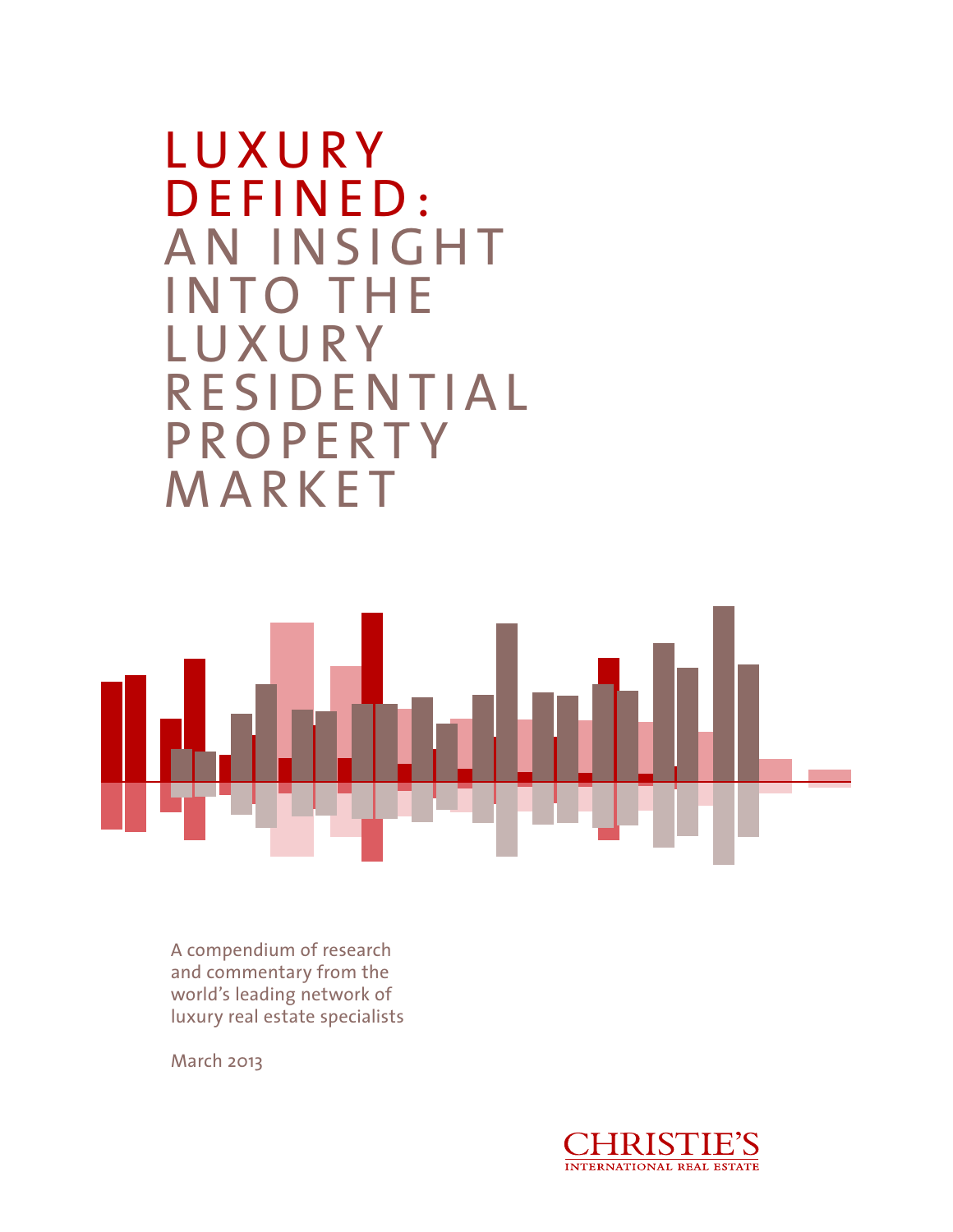### **FOREWORD**

**Residential real estate is a tale of two markets**  – **luxury and everything else.** What are the trends shaping the luxury residential property market? [Christie's International Real Estate,](http://www.christiesrealestate.com) the world's leading network of independent real estate companies dedicated to the sale and marketing of luxury residential real estate, is a recognized authority in the high-end housing market.

This research report provides Christie's International Real Estate's unique insights into the state of the global luxury real estate market. Researching property trends across some of the world's most affluent locations has offered fascinating insights into where, how – and why – the high-net-worth individual (HNWI) invests. This report offers facts and figures on some of the most important cities in the world of real estate, and develops the Christie's International Real Estate Index to measure the relative "luxury" ranking of the cities studied.

Findings of the research conducted for this report include:

- Top-tier properties achieved record prices globally in 2012 with international buyers driving the sales.
- Ǜ The luxury property market has limited supply. HNWIs are continuing to invest in real estate, often in second and multiple homes.
- Recent changes to tax laws in some countries have impacted market activity and will continue to do so in 2013.



**Bonnie Stone Sellers, CEO** Christie's International Real Estate

Ǜ Prestige residential real estate values will more likely follow growth trends in nonconsumable luxury goods than trends in the general housing market.

Our team at Christie's International Real Estate is pleased to present these findings.

*- Bonnie Stone Sellers*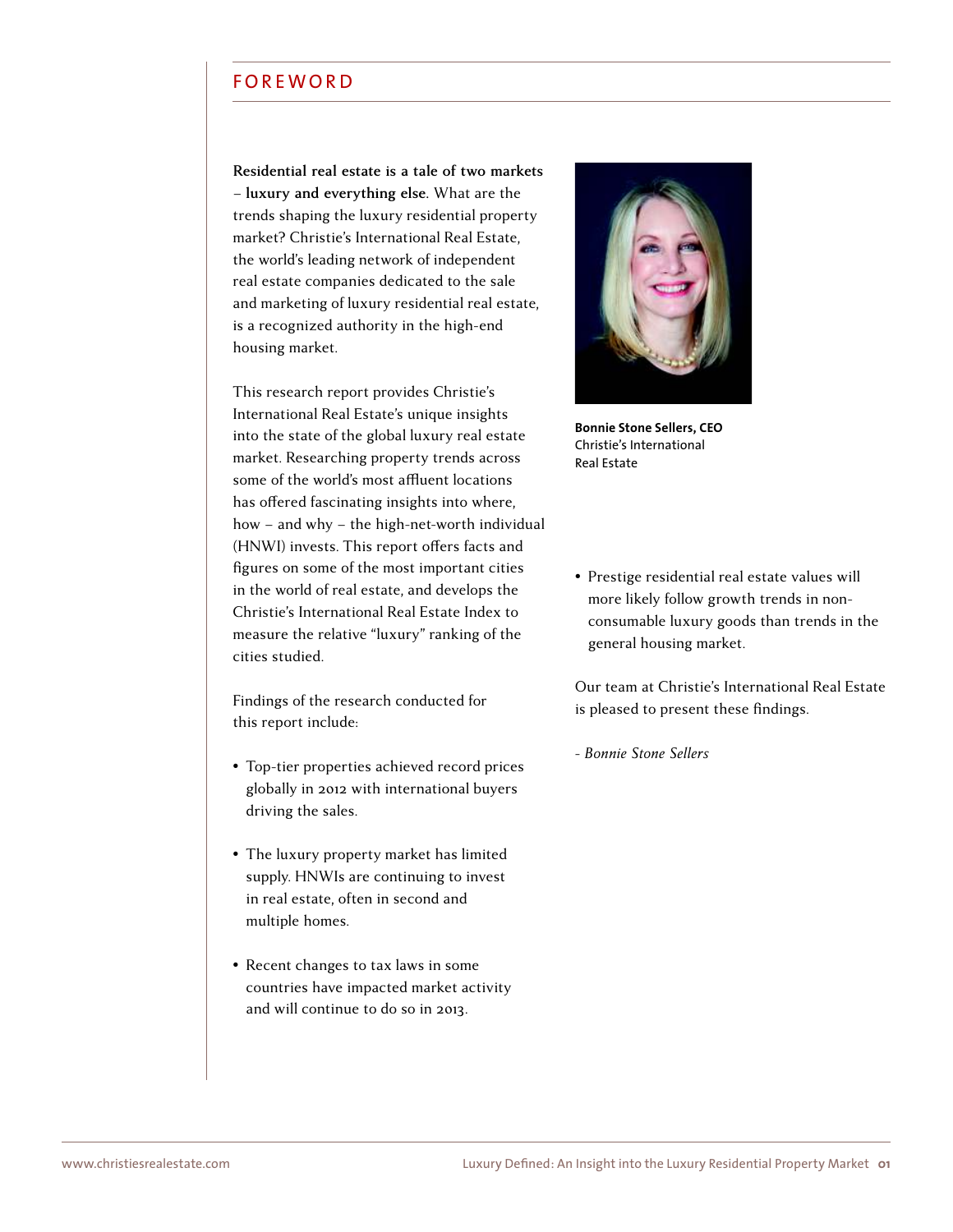## INTRODUCTION

**As the global economy continues its recovery, record sale prices of luxury goods and luxury homes continue to capture headlines and intrigue the buying public around the world.** 

As the only real estate network owned by a fine-art auction house, Christie's International Real Estate has unparalleled access to the HNWIs around the globe who procure assets such as art, wine, jewelry, and, of course, luxury real estate (1). Together with the collective knowledge of its 125 affiliated real estate brokerages in 41 countries – all individually selected to join its network for proven records of professionalism, client service, and success in high-end luxury residential sales – Christie's International Real Estate is uniquely qualified to understand the characteristics and trends associated with the prestige real estate market.

#### RESEARCH APPROACH

Location, lifestyle, and provenance, particularly at the top end of the luxury residential real estate market, are the hallmarks of value and often equally as important as price when HNWIs consider a property purchase. As such, it was decided not only to examine record and average luxury home prices, inventory, and housing market supply, but also to explore buying trends, client profiles, and lifestyle amenities that shape the luxury market. Ten important global cities were selected – cities where affiliates of Christie's International Real Estate hold a strong market share – and compared across these and other characteristics. This culminated in the development of the "Christie's International Real Estate Index", which synthesizes and compares key metrics across these 10 cities.

#### SELECTION CRITERIA

In choosing the 10 cities to include in this study, a number of factors that influence the HNWI luxury home purchaser and seller were examined. These factors included: city GDP (2); number of billionaire residents  $(3)$ ; AT Kearny Global Cities Index (4); UBS Most Expensive Cities Ranking (5); S&P Case-Shiller Index (US cities only) (6): Globalization and World Cities Research Network rankings (7); number of Fortune 500 companies headquartered in a city (8); and Christie's International Real Estate affiliate offices.

Based on performance in these categories, the cities selected were: Dallas, Hong Kong, London, Los Angeles, Miami, New York, Paris. San Francisco, and Toronto. Although the Côte d'Azur does not rank as a city on these lists, it has been added to this elite survey group for being one of Europe's most highly prized secondhome destinations for more than a century (9).

All amounts in this report are presented in US dollars, with exchange rates calculated as of September 30, 2012 (10).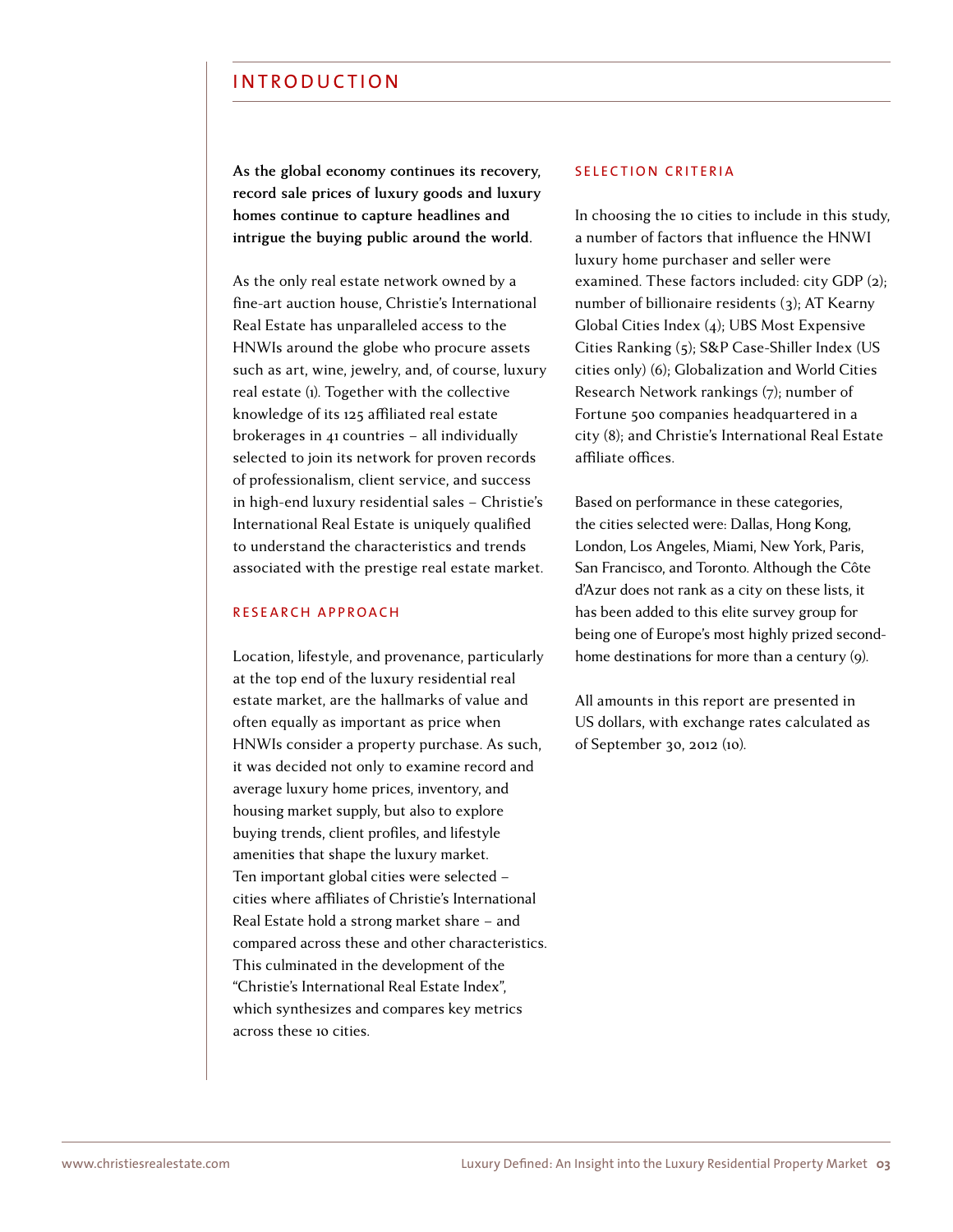## LUXURY REAL ESTATE: THE RULE-DEFYING MARKET

**Real estate trends are driven, not surprisingly, by global trends in wealth movement and wealth management,** as well as political currents. From the gyrations of the stock market to concerns about the Eurozone crisis and other global political events, international financial factors affect real estate values and investment patterns, particularly residential real estate spending.

The paper "Managing Real Estate Booms and Busts" (August 2012) from the International Monetary Fund observed: "Real estate is an important, if not the most important, storage of wealth in the economy. Additionally, the majority of households tend to hold wealth in their homes rather than in equities." (11)

The luxury housing market remains insulated from money flows and political shifts, as these concerns are less likely to determine the purchase of a trophy home for the ultra-highnet-worth population around the globe. Today, there are more billionaires than before the 2008 global downturn (12) and the number of millionaires in the world has grown by more than 55 percent since 2000 (13). The cities in which ultra HNWIs feel comfortable investing their money are often the cities where luxury real estate thrives, despite the economic downturn.

As a result, among the 10 cities that are part of this survey, the top residential sales are higher than ever. London's top sale – brokered by Christie's International Real Estate affiliate Strutt & Parker – exceeded \$121 million  $(E_{75})$ million) during the year of this survey. The highest sales prices in the balance of the cities surveyed exceeded \$35 million, with the exception of Dallas and Toronto. See Graph 1.

The top sales in many of the markets surveyed were made by buyers who were not local. This is a large part of the reason the cities surveyed have done so well: the international crossborder purchaser has continued to buy the trophy properties at top dollar. Christie's International Real Estate affiliate Brown Harris Stevens Residential Sales recorded the highest-ever residential re-sale in New York City for \$88 million, with the firm representing both sides of the transaction. This sale was 66 percent higher than the previous record in the city and the apartment was sold to an international buyer at full asking price.

Even the top of the Miami market, a city at the forefront of the housing crash in the past four years, is very strong. Part of the success of this market in 2012 was fueled by South American buyers concerned with their own local economic conditions. "International buyers, in particular, have been purchasing Miami property as a result of uncertainty in their currencies, which have often been devalued against the US dollar," said Ron Shuffield of Esslinger Wooten Maxwell Realtors, the Christie's International Real Estate affiliate in that city.

The percentage of luxury home buyers who are not locally domiciled is more than 30 percent in all of the cities surveyed except Dallas, Toronto, and Hong Kong. See Graph 2.

This international buying trend is evident in the South of France as well. "Ultra-high-networth individuals with significant cash on hand, such as many of our Russian clients, are not afraid to invest in Côte d'Azur real estate despite recent market volatility," said Niki Van Eijk of Christie's International Real Estate aƎliate Michaël Zingraf Real Estate

*"The luxury housing market remains insulated from money lows and political shifts."*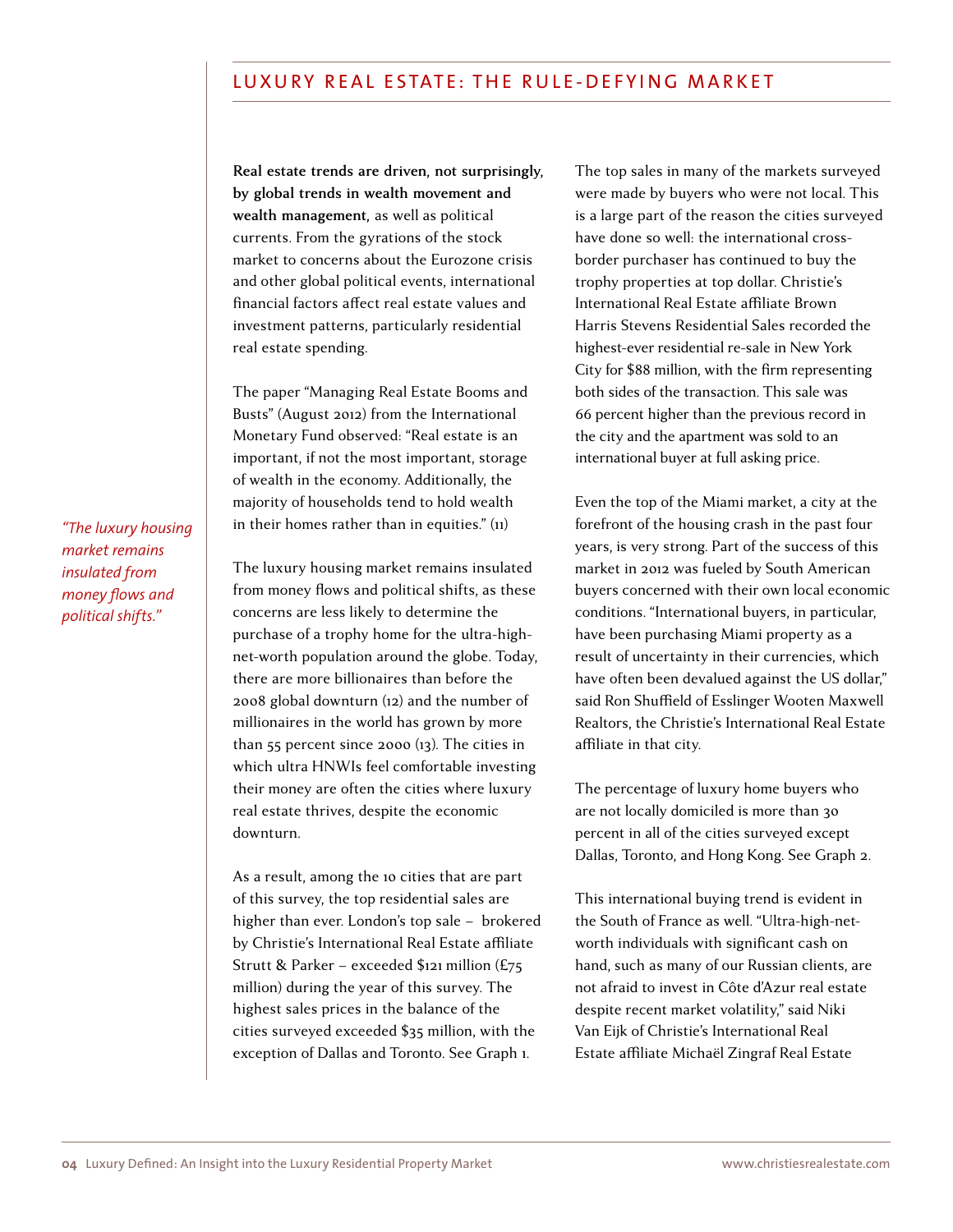## LUXURY REAL ESTATE: THE RULE-DEFYING MARKET (CONT.)

in Cannes. "These multi-millionaires and billionaires are still keen to purchase property in the area for leisure purposes. They do not purchase these homes in order to 'flip' their investments; rather, they may purchase a spectacular home in Cannes or Cap Ferrat to enjoy the region's wealth of available cultural and leisure pursuits."

The luxury market pricing is not entirely internationally fueled; it also results from the spending habits of local entrepreneurs. San Francisco's extraordinary top 2012 price of \$48 million and strong real estate market

were driven by a scarcity of high-end supply and also in part by new tech-firm IPOs and acquisitions, creating a host of newly wealthy HNWIs in the region.

ǍAlthough the Facebook IPO was not a great success, the liquidity that it brought into the Bay Area was phenomenal," said Mark McLaughlin of Pacific Union International. an affiliate of Christie's International Real Estate in San Francisco. "Many of these tech entrepreneurs chose to invest in real estate in 2012. This escalating demand drove units sold and sales volume to historical heights."

*"The luxury market pricing is not entirely internationally fueled; it also results from the spending habits of local entrepreneurs."*



*In \$ millions, October 1, 2011 – September 30, 2012*



### **Graph 2: Luxury Home Market Buyer Breakdown**

*Percent, October 1, 2011 – September 30, 2012*

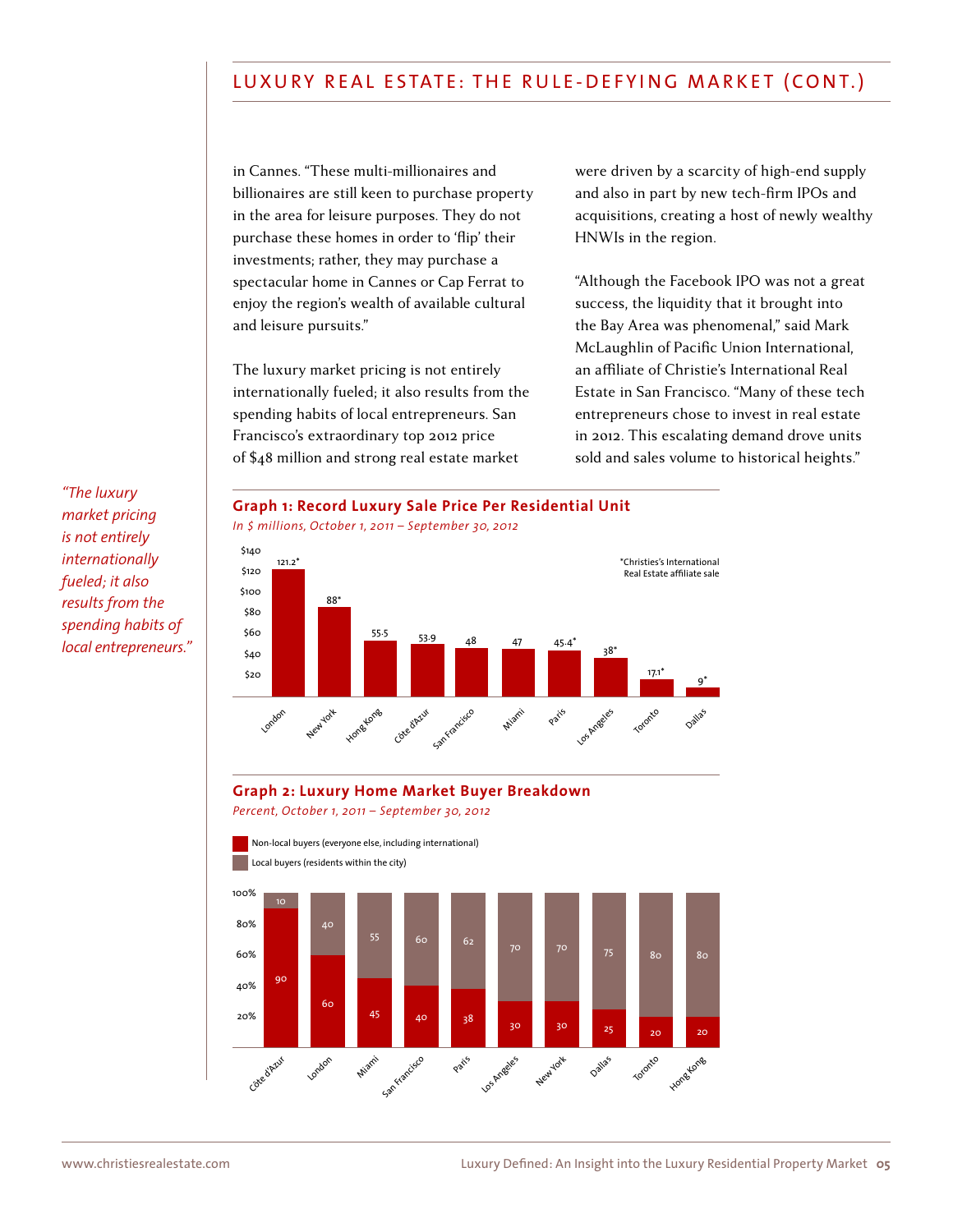## A WORLD WHERE SUPPLY IS LIMITED

**The luxury real estate world is actually quite small in capacity,** with a total of fewer than 33,000 properties above \$1 million offered for sale among the 10 indexed cities – approximately the same total inventory of properties available for sale in the entire Atlanta metropolitan area (14).

With more than 7,000 properties on the market priced above \$1 million. London and the Côte d'Azur top the 2012 list for available prime residential offering. New York is a distant third, with 4,100 units. The three cities with the most limited supply of luxury inventory - San Francisco, Los Angeles, and Dallas - all experienced market tightness in the luxury sector in 2012. See Graph 3. "There is a real scarcity of inventory in the city at the moment, with a tremendous number of buyers," said Jeff Hyland of Christie's International Real Estate affiliate Hilton & Hyland Real Estate in Beverly Hills, California. His firm witnessed a dramatic 70 percent increase in year-on-year annual sales volume in  $2012$ , up to \$1.7 billion from  $$$ i billion in 2011.

Similarly, in Dallas, "hip pocket" listings properties that can be purchased but aren't openly marketed – became the norm in the affluent Park Cities neighborhoods north of downtown Dallas, where inventory is low, noted Duke Jimerson of Christie's International Real Estate affiliate Allie Beth Allman & Associates

Despite the 10 indexed cities being among the most important locations in the world, there is remarkable variation in prices per square foot. The average price per square foot for the luxury market ranged from \$601 in Dallas to \$4,849 in London. See Graph 4.

In all of the cities surveyed, with the exception of Hong Kong and Dallas, days on the market for luxury properties fell or remained constant in 2012 as compared to 2011, indicating a tightening of supply. Miami and San Francisco evidenced the sharpest declines in time on market, where supply constraint accelerated considerably in 2012. Lack of supply was summed up by Ron Shuffield in Miami: "A healthy market should have six to 12 months of inventory. At the end of September, we had a mere four months of supply." See Graph 5.

For two years running, the shortest time on market for luxury properties was 46 days in the luxury market of Toronto. This trend began to reverse in the second half of 2012; the number of days on market is expected to lengthen in 2013 as a result of the implementation of new restrictions on mortgage financing intended to cool the housing market.

Consistent with the price-per-square-foot variant, the type of home that  $$5$  million buys in each of the top cities around the world also varies. In Toronto, for example, a typical \$5 million home averages 5,000 square feet with four to five bedrooms. In Paris, \$5 million generally buys a three-bedroom residence in a desirable arrondissement, according to Charles-Marie Jottras of Christie's International Real Estate affiliate Daniel Féau Conseil Immobilier.

Therefore, while in some cities truly luxurious homes can be found at around  $$5$  million. buyers will have to spend more for comparable levels of luxury in other markets. (For a guide to what \$5 million buys in the cities studied, please see page 16.)

*"There is a real scarcity of inventory [in Beverly Hills] at the moment, with a tremendous number of buyers." Jeff Hyland*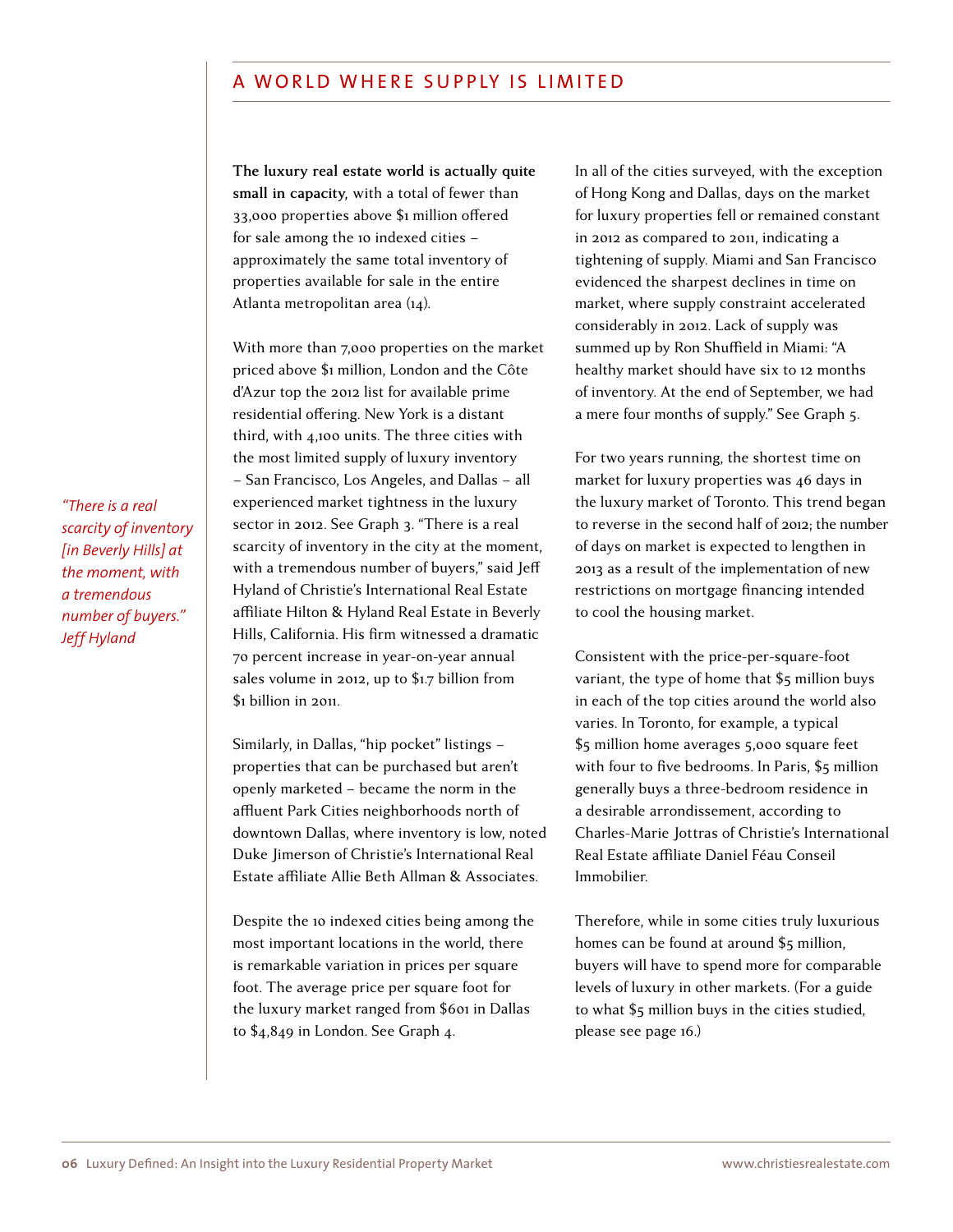# A WORLD WHERE SUPPLY IS LIMITED (CONT.)

### **Graph 3: Luxury Market Inventory**

*Total listings over \$1 million, as of September 30, 2012*



## **Graph 4: Square Foot Sale Price Per Residential Unit**

*Listings over \$1 million, October 1, 2011 – September 30, 2012*





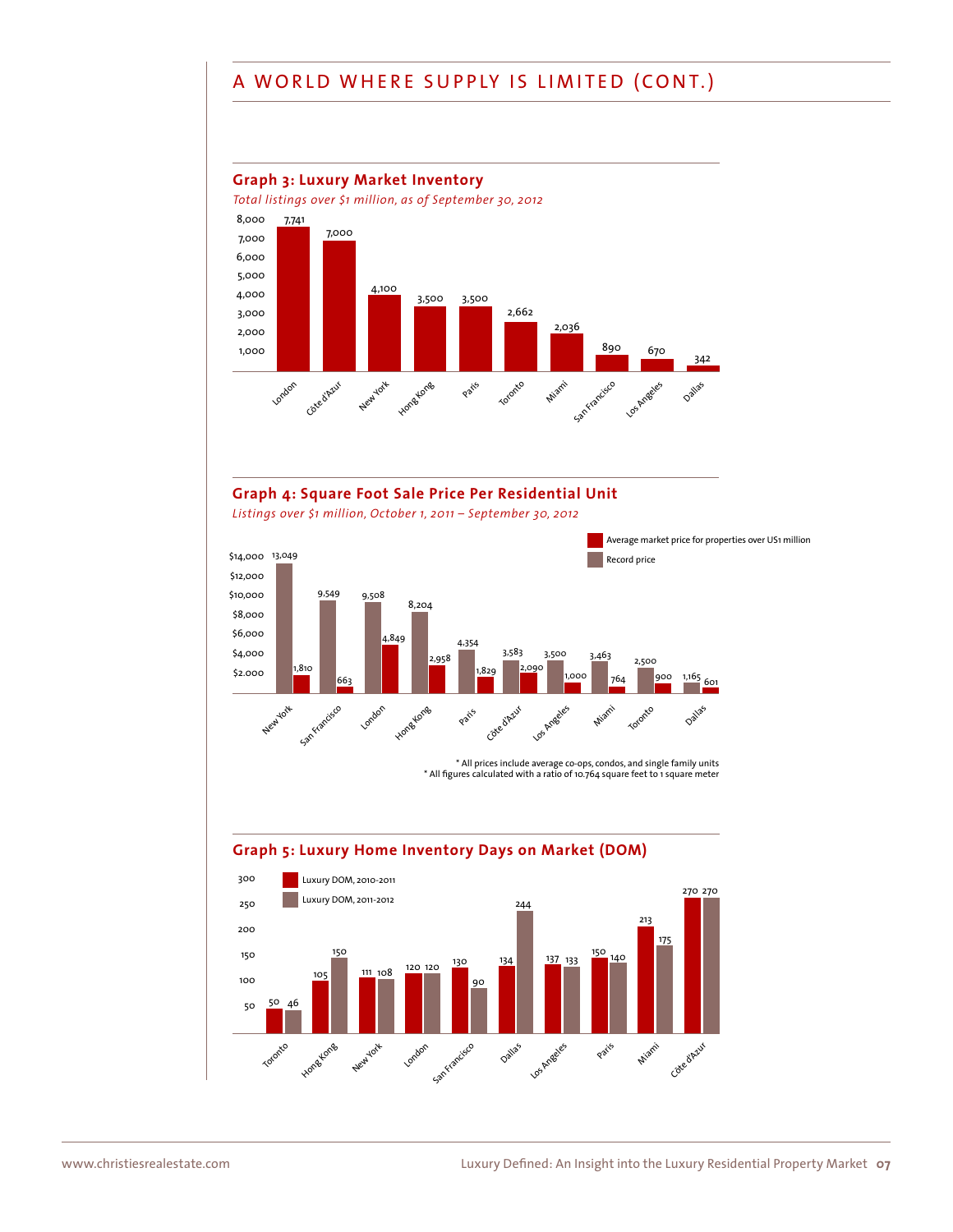## HOME: THE ULTIMATE EXPERIENTIAL, NON-CONSUMABLE PURCHASE

**Speculation continues as to whether the global housing markets will rebound in 2013**. In "A New Housing Boom? Don't Count On It",  $(i5)$ Robert Shiller forecasts that for the next half decade, housing prices, in the non-luxury sector at least, across the entire US residential market will increase only on an "inflation-adjusted price growth of one or two percent a year," because of "lingering uncertainties" in various world economics.

Conversely, there is much written about the resurgence in the strength of luxury goods and services regardless of whether the global markets are recovering, and the rebound in sales of luxury goods in many categories in 2012 has proven this point. The Boston Consulting Group's "Luxe Redux" study (June 2012) (16) projects that global sales of personal luxury goods will grow at about "seven percent annually from 2012 through 2014 (assuming no major new economic crises)."

Except where there is government intervention (see page 12), luxury residential real estate values will likely follow luxury goods and not the general housing market, and are therefore poised to increase in many of the cities studied in 2013. This is particularly true as HNWIs turn their luxury investments toward nonconsumables and experiential luxury products that have lasting value. According to Ledbury Research's "High Net Worth" publication of July/August 2012 (16), experiential luxury constitutes over half of luxury spending, and has grown 50 percent faster than sales of luxury goods, year on year. (In 2011, the experiential luxury market was worth some  $$770$  billion, according to the publication). In that context, luxury residential purchases, even trophy properties, can be considered a conservative investment. "Many of our clients

are finding little return on investment in the stock market and are instead recognizing the intrinsic value in purchasing and enjoying a home," said Jeff Hyland.

Experts from Christie's auction house, which witnessed continued interest from collectors worldwide in 2012, corroborate this trend toward non-consumable asset acquisitions. Paul Provost, Deputy Chairman, Christie's, stated: "Although the art and real estate markets are different, high-value art and property purchases are both about passion and investment. Fine art is increasingly considered an investment asset because values have risen so dramatically in recent years. The two markets are converging to a degree, as people increasingly seek to diversify and acquire assets of lasting intrinsic value." Indeed, Christie's year-on-year art sales in 2012 of  $$6.3$  billion exceeded 2011 figures by 10 percent.

The right micro-location is imperative for HNWIs purchasing a luxury home in each of the 10 surveyed cities. In addition, a luxury home must be finished to exceptionally high standards. In Toronto, HNWIs are looking for "architectural excellence in prime locations with the latest finishes," noted Catherine Deluce of Christie's International Real Estate affiliate Chestnut Park Real Estate. Luxury residences in Paris are also situated in prime locations, with city views and high ceilings, and are outfitted with an en suite bathroom for each bedroom. And in Los Angeles, there is a trend toward "larger master suites that encompass 25 percent of the entire home and include a gym, home offices, a meditation room, balconies, and terraces," said Jeff Hyland.

*"Luxury residential real estate values will likely follow luxury goods and not the general housing market."*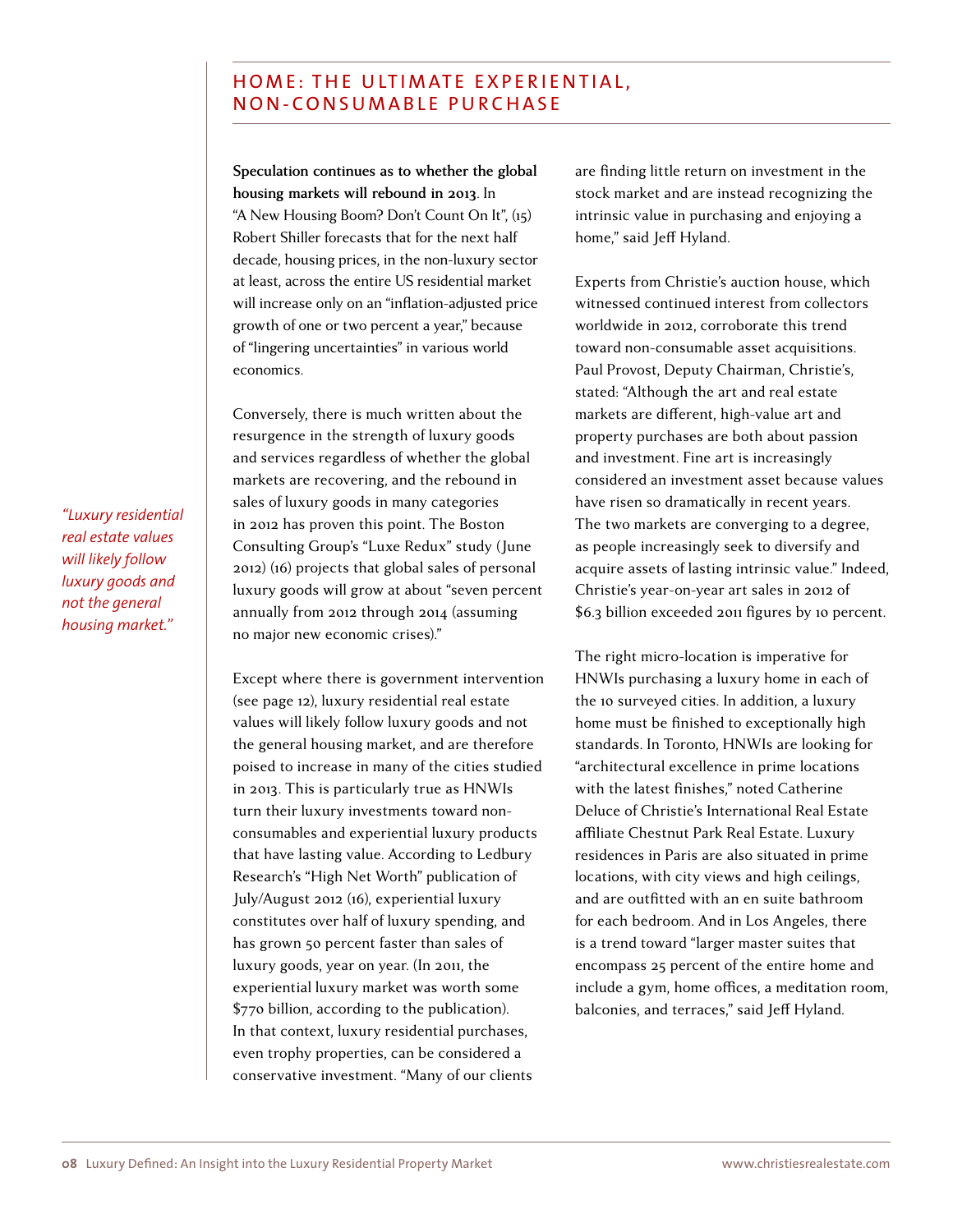# HOME: THE ULTIMATE EXPERIENTIAL, NON-CONSUMABLE PURCHASE (CONT.)

Unlike other cities with a high concentration of wealth, high-net-worth Dallas residents tend to spend below their ability on a residence, noted Duke Jimerson. "Folks in Dallas spend money instead on other tangible assets such as car collections. This has resulted in an interesting trend over the past 12 months – a strong demand for underground parking garages where high-net-worth individuals can house their car collections."

According to architect Paul L. Whalen, AIA, Partner at Robert A.M. Stern Architects, today's luxury real estate is more than just a home. "As architects, we work with our clients to create houses and apartments that unfold almost cinematically, not just for large-scale entertaining, but also for the simple moments of everyday life. In designing the best residences, we lift the utility of home to the art of living."

*"High-value art and property purchases are both about passion and investment." Paul Provost, Deputy Chairman, Christie's*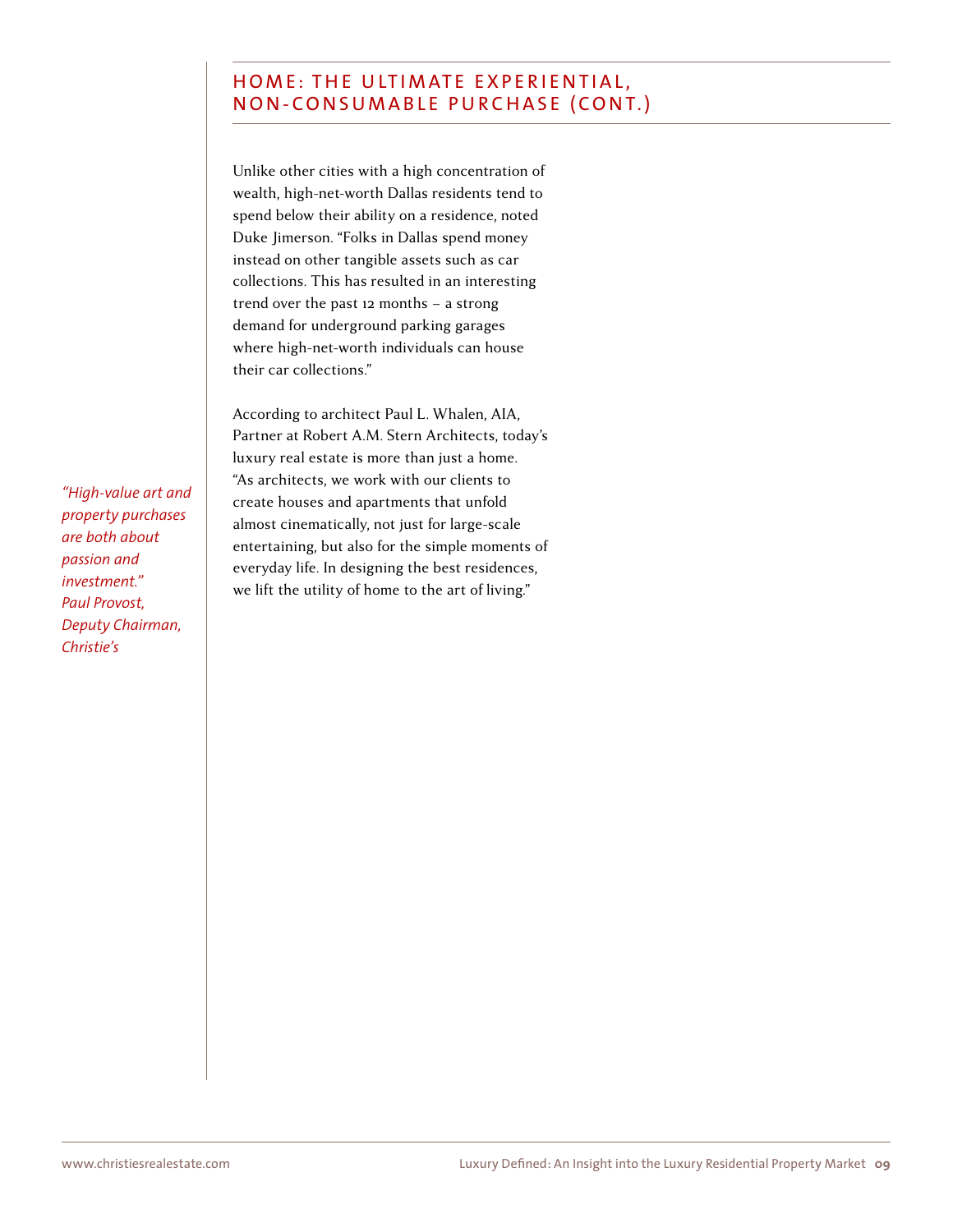# OTHER LOCATIONS: UNDER 150,000 POPULATION

The HNWI's desire to own a dream home is also evident in smaller communities around the globe – with a population of less than 150,000. Christie's International







*\* denotes Christie's International Real Estate afiliate sale*

Real Estate's affiliates in these smaller markets lead luxury property transactions with record market sales and market dominance in the period of September 2011 to September 2012.

### **St Barthélemy, French West Indies**

With its beautiful natural settings and favorable tax treatment, St Barts has long been regarded as a prized destination for the international jet set. Buyers from the United States – historically a driving force of the market – are expressing more interest again in this market, reported Sibarth Real Estate.<br>What defines luxury: \$8 million **What defines luxury: Record price in market:** \$31 million

#### **Charleston, South Carolina**

Charleston experienced strong sales and reduced inventory across the luxury residential market. "While the sales prices have remained constant, demand increased drastically in 2012 from 2011," said Helen Geer of William Means Real Estate. **What defines luxury:** \$0.75 million **Record price in market:** \$11 million\*

### **Greenwich, Connecticut**

"Proximity to Manhattan, excellent schools, low taxes, and a pristine 32 miles of coastline are the driving forces to this market's desirability," said David Ogilvy of David Ogilvy & Associates.

**What defines luxury:** \$5 million **Record price in market:** \$13.5 million*\** 

#### **Jupiter Island, Florida**

With fewer than 1,000 residents, the exclusive Jupiter Island community experienced an increase of more than 32 percent in luxury real estate sales. "The market continued to trend upward due to strong demand and the fact that Florida has no individual income tax," said James Bruner of Fenton Lang Bruner & Associates.

**What defines luxury:** \$2 million **Record price in market:** \$15 million\*

#### **Nantucket, Massachusetts**

With more than 50 percent of this destination under conservation protection, residential supply is scarce. "Our market overall had an excellent performance in 2012 with the luxury segment up 25 percent," said Bill Liddle of Great Point Properties. **What defines luxury:** \$2.5 million **Record price in market:** \$18.5 million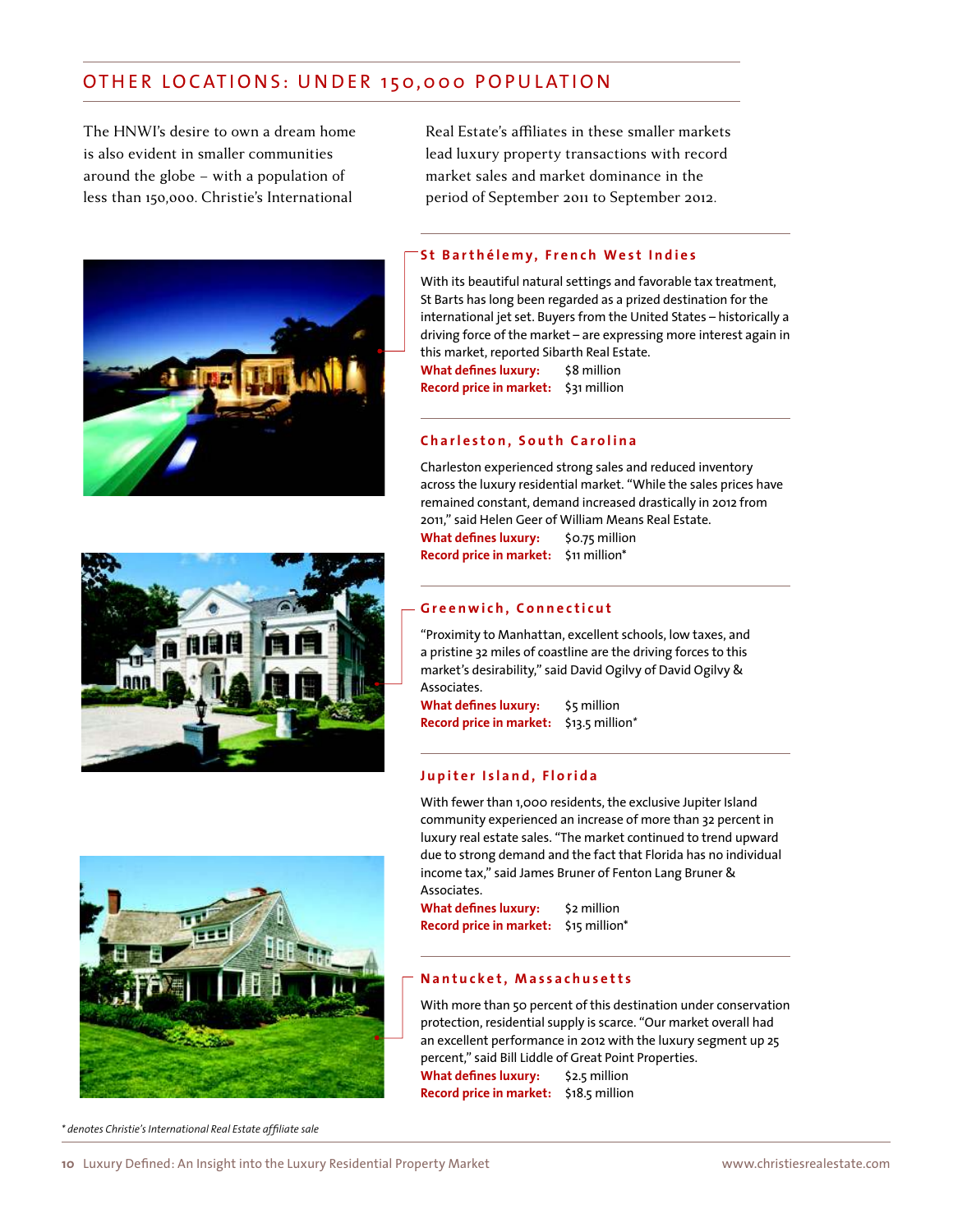







### **Newport, Rhode Island**

Historic charm and beautiful beaches are among the many reasons Newport is a popular second-home destination. "The area's luxury market saw a decrease in inventory over 2012 with concurrent increases in sale units and median price," said Melanie Delman of Lila Delman Real Estate.

**What defines luxury:** \$2 million **Record price in market:** \$13.1 million

### **Locust Valley, New York**

Although Superstorm Sandy devastated some of the waterfront community of Locust Valley, the area's solid luxury market is trending upward in 2013. "This year began with the most activity I've seen in my 40-plus year career," said Patrick Mackay of Piping Rock Associates Inc.

**What defines luxury:** \$1.25 million **Record price in market:** \$10 million

### **Lake Tahoe, California**

"Lake Tahoe is the number one vacation destination and second home ownership location for many of the wealthiest people in the world," reported Michael Oliver of Oliver Luxury Real Estate. **What defines luxury:** \$2 million **Record price in market:** \$17.2 million\*

#### **Salzburg, Austria**

The picturesque city of Salzburg recorded nearly 60 luxury sale transactions between September 2011 and September 2012. **What defines luxury:** \$1 million **Record price in market:** \$15 million\*

### **Telluride, Colorado**

The charming ski town of Telluride witnessed a strong recovery in its luxury real estate sector in 2012, noted TD Smith of Telluride Real Estate Corp. **What defines luxury:** \$3 million **Record price in market:** \$13.2 million\*

#### **Aspen, Colorado**

"Aspen is experiencing increased activity in all areas, however, the upper end above \$10 million has had the most increase in activity," says Joshua Saslove of Joshua & Co.

**What defines luxury:** \$10 million **Record price in market:** \$49 million\*

### **Costa Smeralda, Sardinia, Italy**

Sardinia's beautiful Costa Smeralda has an extremely scarce inventory of luxury homes. "What describes this market best is rarity, in that it comprises from 450 km of pristine coast with a population of 15,000 with no industries nor agricultural areas or tense city centers," says Giancarlo Bracco of Immobilsarda SRL. **What defines luxury:** \$19 million **Record price in market:** \$168 million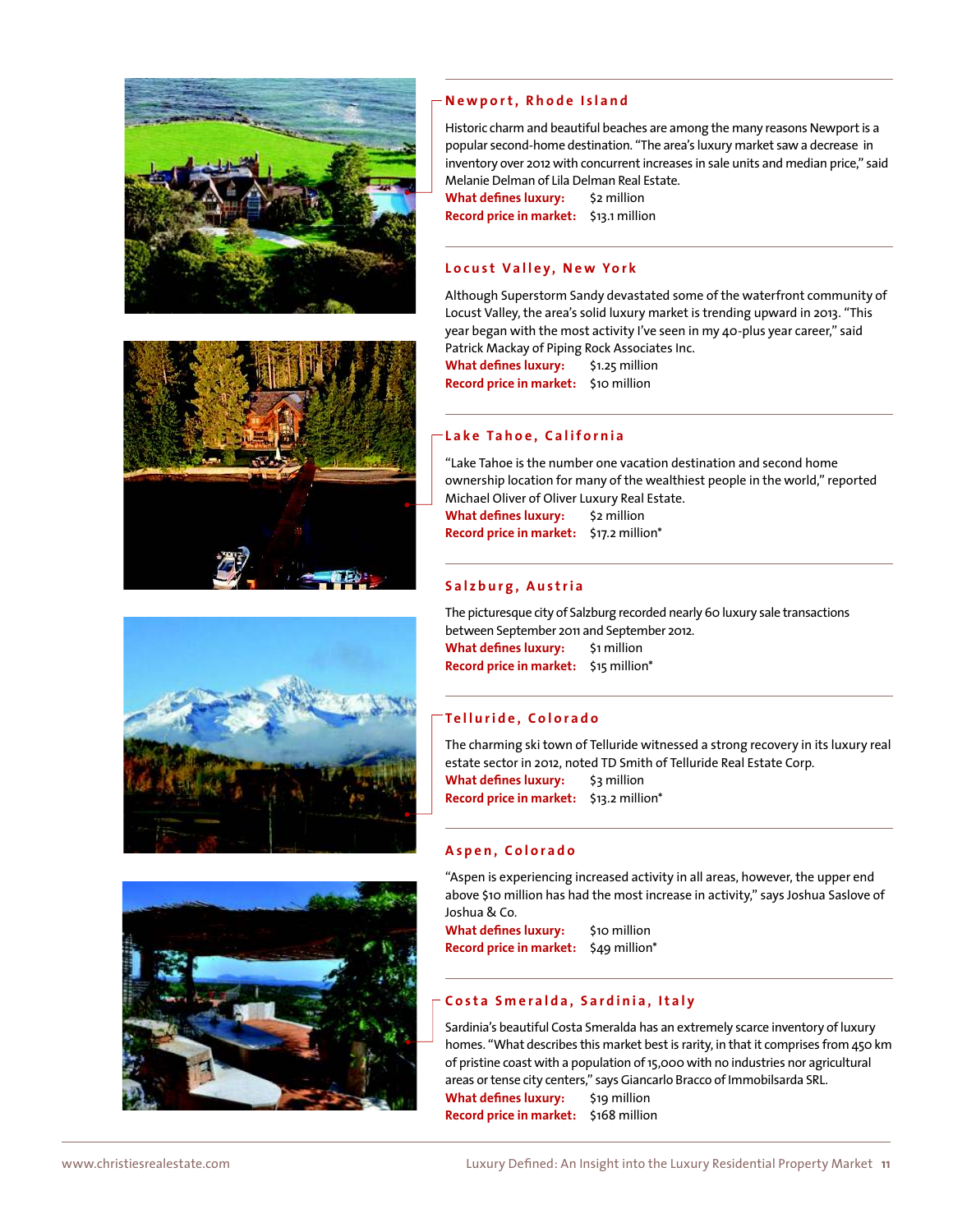# THE INFLUENCE OF TAX AND POLICY CHANGES ON LUXURY MARKET ACTIVITY

**Government actions relating to taxation and lending standards can significantly influence buyers worldwide, including luxury home buyers.** In nearly all of the cities examined, recent changes to capital gains taxes, wealth taxes, transfer taxes, mortgage restrictions, and secondary residence taxes have created notable catalysts in the market. This section explores how specific policy changes have affected the markets in France, the United Kingdom, Hong Kong, the United States, and Canada.

### FRANCE

*"Given the short supply in the luxury segment, most expect the attractiveness of the London market to continue to outstrip any negative impact the stamp tax might create."*

In May 2012, President François Hollande rode into office on promises of high taxes for the rich, prompting an exodus of HNWIs to other countries. Mr Hollande's 75 percent tax rate for those who earn more than  $\epsilon_1$  million annually caused many notable citizens to move to Belgium and the United Kingdom. The 75 percent income tax was cancelled by the French Constitutional Court in December 2012, and most of French taxes do not apply to foreigners. "But there is a real flow of French people leaving because of the taxes," said Charles-Marie Jottras. Demand for luxury Parisian homes outstripped supply in recent years, particularly for homes in the most desirable neighborhoods. These tax changes may change that equation, causing many HNWIs to rethink their choice of location and investment options. As a result, dynamics of the French market have been in flux, with prices just recently starting to stabilize or even decline slightly.

Additionally, the French government's decision to almost double capital gains tax on property sales (from 19 percent to 34.5 percent), has exacerbated this trend, although a decision to reduce this to 20 percent for 2013 may calm these influences. A prized second-home

destination for French and international HNWIs, the Côte d'Azur has witnessed volatility in the high-end residential market since the introduction of the new taxes. ǍPotential sellers are now either waiting until the government changes, or are asking higher prices for their homes so they can recover costs lost through these new taxes," said Niki Van Eijk. Many potential buyers are now hesitant to purchase, with apprehension about the direction of the country.

### UNITED KINGDOM

London's prime real estate attracts buyers looking for safe-haven investment opportunities. In reaction to the market strength, the British Government introduced a new stamp duty of seven percent or more on properties valued at £2 million and upwards. which took effect in March 2012. Time will tell how this new tax will affect the market long term; however, given the short supply in the luxury segment, most expect the attractiveness of the London market to continue to outstrip any negative impact the new stamp tax might create. Andy Martin of Strutt & Parker noted: "Our recent sales activity continues to show, despite these changes, that London remains one of the leading cities in the world."

### HONG KONG

Hong Kong's robust property market experienced a significant shift in October 2012, resulting from measures imposed by the government to curb property speculation and negate a growing asset bubble in the city's property market. These measures included the introduction of a 15 percent stamp duty for corporate and non-resident buyers, as well as the extension of a tax on re-sale homes for properties held for less than three years. In February 2013, the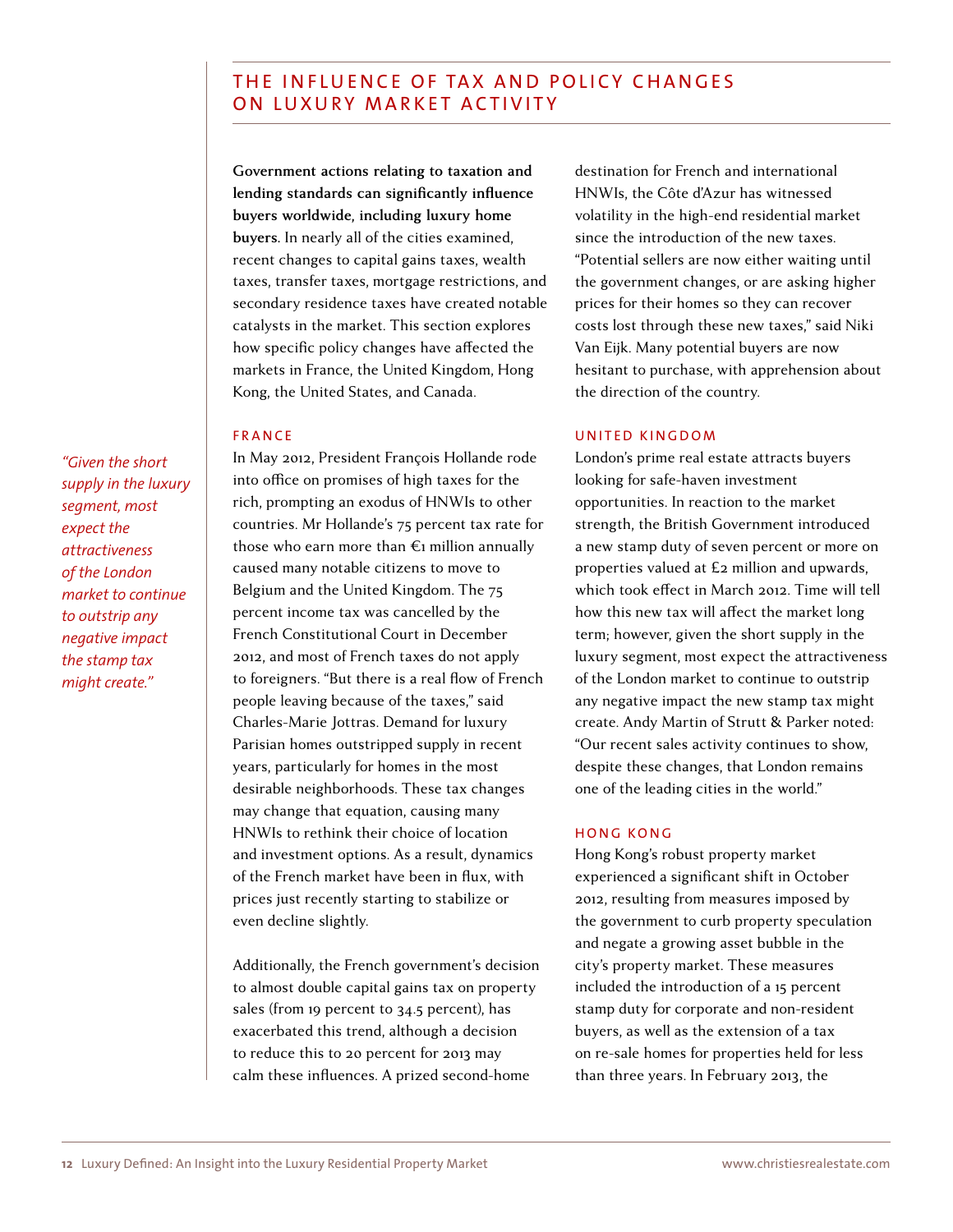# THE INFLUENCE OF TAX AND POLICY CHANGES ON LUXURY MARKET ACTIVITY (CONT.)

government also doubled the sales tax for property sales over HK\$2 million (US\$258,000). These taxes had a major impact on the large numbers of Mainland Chinese investors, who were flooding the market in early 2012, but experts anticipate that long-term investors will return. "Hong Kong's property market has high liquidity and remains a strong investment choice for mainlanders who wish to diversify their assets," says KS Koh of affiliate Landscope Christie's International Real Estate in Hong Kong.

### UNITED STATES

Fears of significant capital gains tax increases in the United States had the opposite effect at the end of 2012, spurring many affluent sellers to complete large housing transactions by year's end. "In New York, with the changes in tax laws, record low interest rates, and the inventory of available apartments at 30 percent below where it was a year ago, the incredible activity toward year's end was not surprising," said Hall F. Willkie of Brown Harris Stevens Residential Sales. It is unclear whether the higher capital gains tax will have an adverse effect on the market in 2013.

### CANADA

Toronto's real estate market – which has remained buoyant in recent years of global market turmoil – experienced its first step toward a buyers' market in 2012, with sales declining in the second half of the year as a result of stricter mortgage lending guidelines: "This is the federal government's attempt to control mortgage rules and their general approach to what is, in their mind, an overheated housing market," stated Justine Deluce of Chestnut Park Real Estate.

*"Hong Kong's property market has high liquidity and remains a strong investment choice for mainlanders who wish to diversify their assets." KS Koh, Landscope Christie's International Real Estate*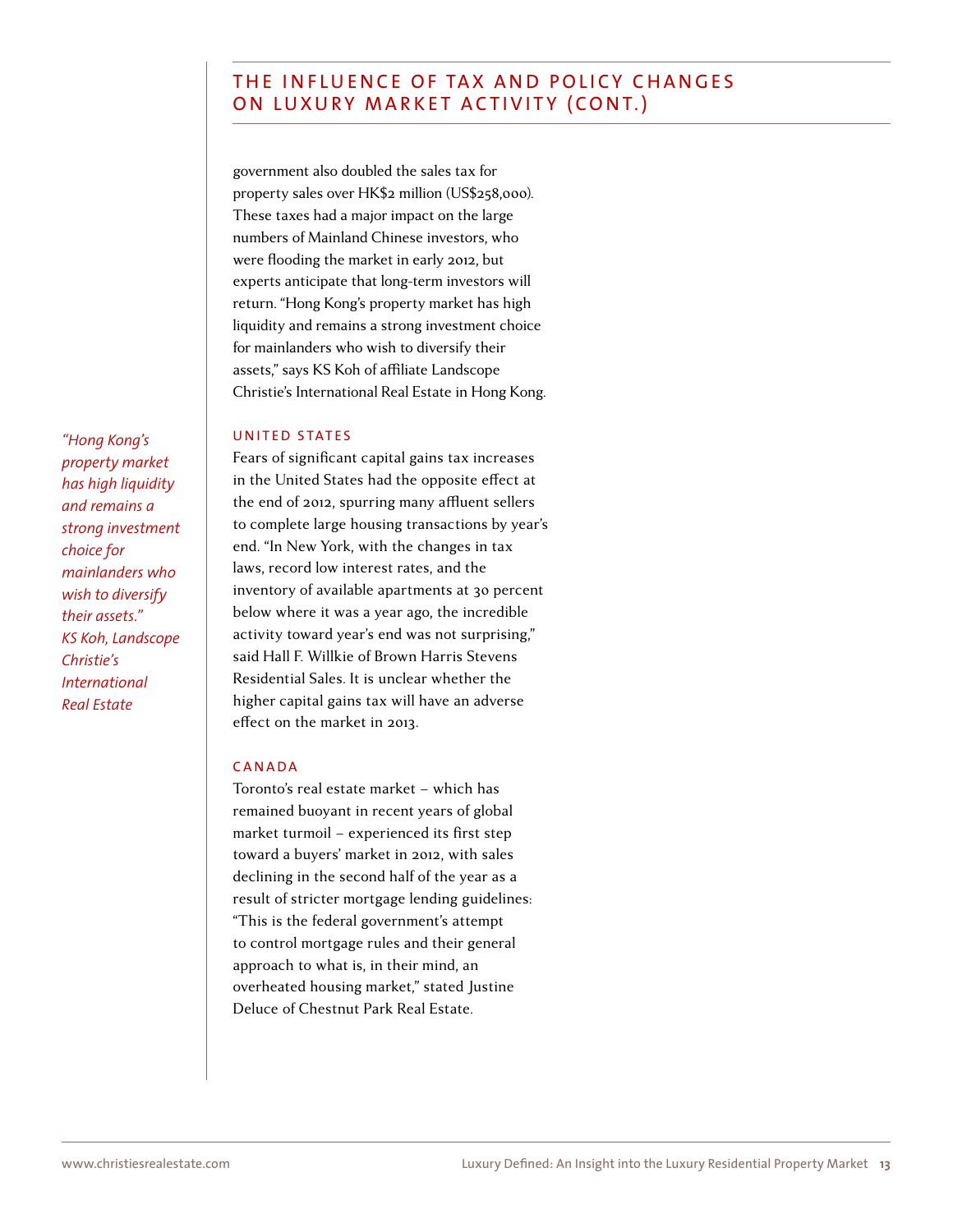# FOR THE LUXURY HOME BUYER, LOCATION, NOT GEOGRAPHY, MATTERS

**HNWIs find the world to be a small place, and geographical distances between cities are not relevant to purchasing patterns,** which are more similar to each other in the 10 cities surveyed than other cities within the same country (17). Globalization, economic development, wealth deposits, and technology attract HNWIs to the key global urban centers, where knowledge, capital, and culture intersect.

According to Lynne B Sagalyn, Professor of Real Estate, Director, MBA Real Estate Program and Directorƻ Paul Milstein Center for Real Estate at Columbia Business School in New York: "The globalization of business opportunity, industrial fabrication, and cultural attractions has created a set of premier cities that function as a network. These global city centers have distinctive lifestyle attractions and ease-ofbusiness attributes that make them magnets for an increasingly mobile society of business professionals and HNWIs. Small in number, these global cities tend to relate more to each other than perhaps other cities within their home country."

From London, Andy Martin observed: "London remains one of the most approachable cities in the world, by whatever measure: culture, financial markets, accessibility, liquidity, transparency, or sheer dynamism. It has maintained its ranking in the top echelons of global cities of influence."

Crucial to the success of global cities and the attraction of foreign capital is political stability and transparency. As Lulu Egerton of Strutt & Parker noted: "London is experiencing increasing demand from international investors seeking to diversify and place their money in a safe legal system amid a world of limited options. London is seen as politically and

economically stable, and is a safe place for the world's wealthy to park their wealth. As a result, international investors are flooding the market."

Winka Dubbeldam, Chair of the Department of Architecture at PennDesign, University of Pennsylvania in Philadelphia, Pennsylvania and Principal of Archi-Tectonics said: "Cities are more important than countries in many ways. People work and live in multiple locations and businesses are multilocational. This is primarily because the use of the internet has transformed the business world, the art world, and the real estate world into global entities. The world has become smaller; flying is no longer a luxury and many people fly privately. Buyers of luxury residential properties are mostly international, purchasing in leading cities around the world."

As a result of the multilocational appetites of HNWIs, the percentage of luxury sales for properties that are second or third homes in the 10 cities surveyed is high. Evidence of this trend appears in London, where the majority of buyers have additional properties. The Côte d'Azur, a traditional second-home market, had the lowest number of primary home purchasers at 5 percent. See Graph 6.

In addition, for many of these additional homes, the higher the price of the property, the less likely buyers were to arrange traditional mortgage financing for the home acquisition. Whether buyers are foreign or domestic, cash transactions predominate at the higher end of the market. See Graph 7.

"A significant sum of money moved into real estate as flight capital in 2012, particularly with Chinese buyers, who have a keen interest in Los Angeles investments," said

*"Crucial to the success of global cities and the attraction of foreign capital is political stability and transparency."*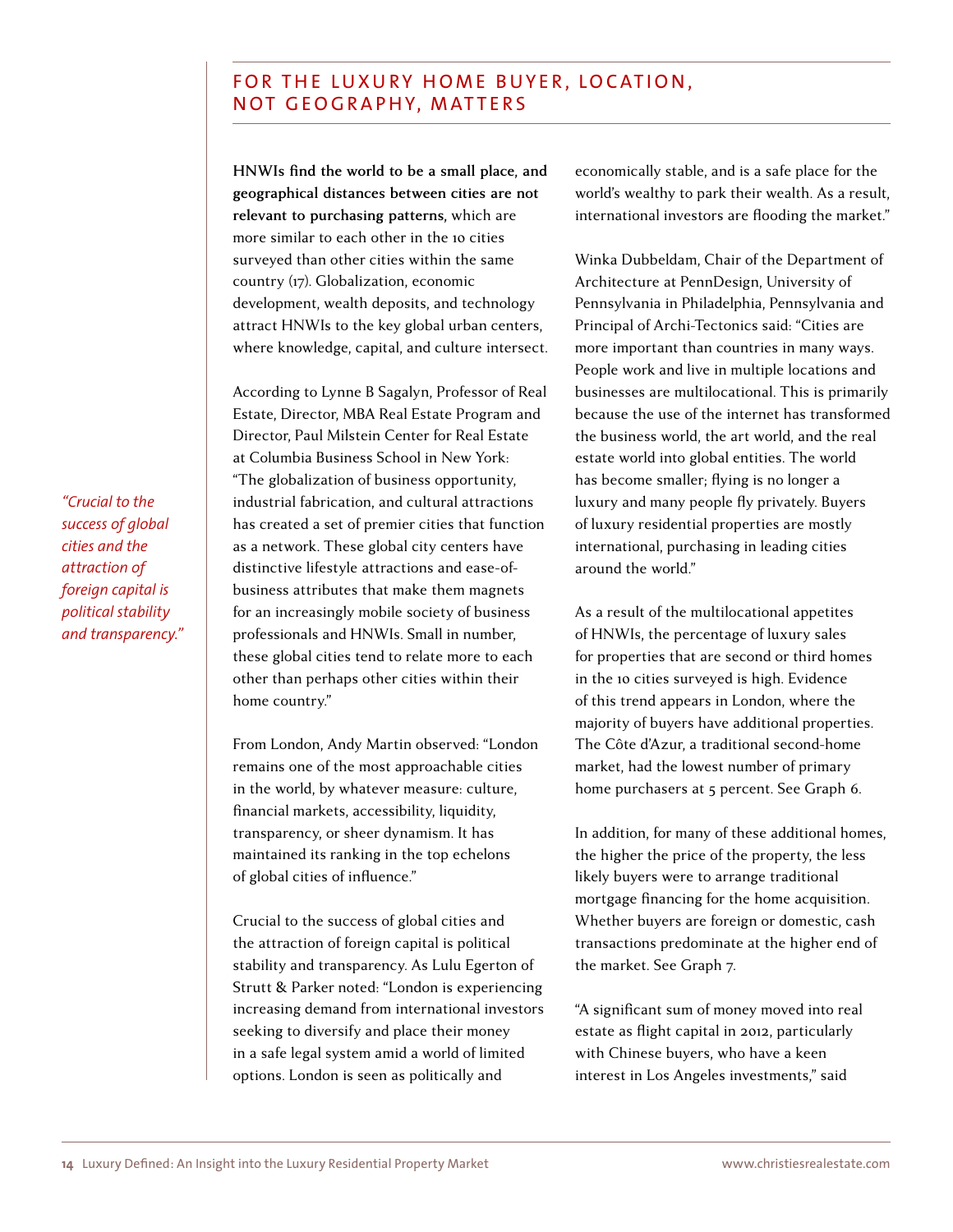# FOR THE LUXURY HOME BUYER, LOCATION, NOT GEOGRAPHY, MATTERS (CONT.)

Jeff Hyland. Most of these sales were transacted with cash; in Los Angeles, almost 100 percent of sales over \$5 million were paid without mortgage financing.

d'Azur, the higher the price of a property, the smaller the percentage paid in cash."

In France, however, where financing reduces the effects of the new wealth tax, financing is more common. In the Côte d'Azur, traditional mortgaging accounts for more than 90 percent of luxury transactions. "Although many clients may be able to purchase property with cash, they instead opt for a mortgage to avoid paying wealth tax," said Niki Van Eijk. "In the Côte

*"Whether buyers are foreign or domestic, cash transactions predominate at the higher end of the market."*



# **Graph 7: Financing of Luxury Home Sales Over \$5 Million**

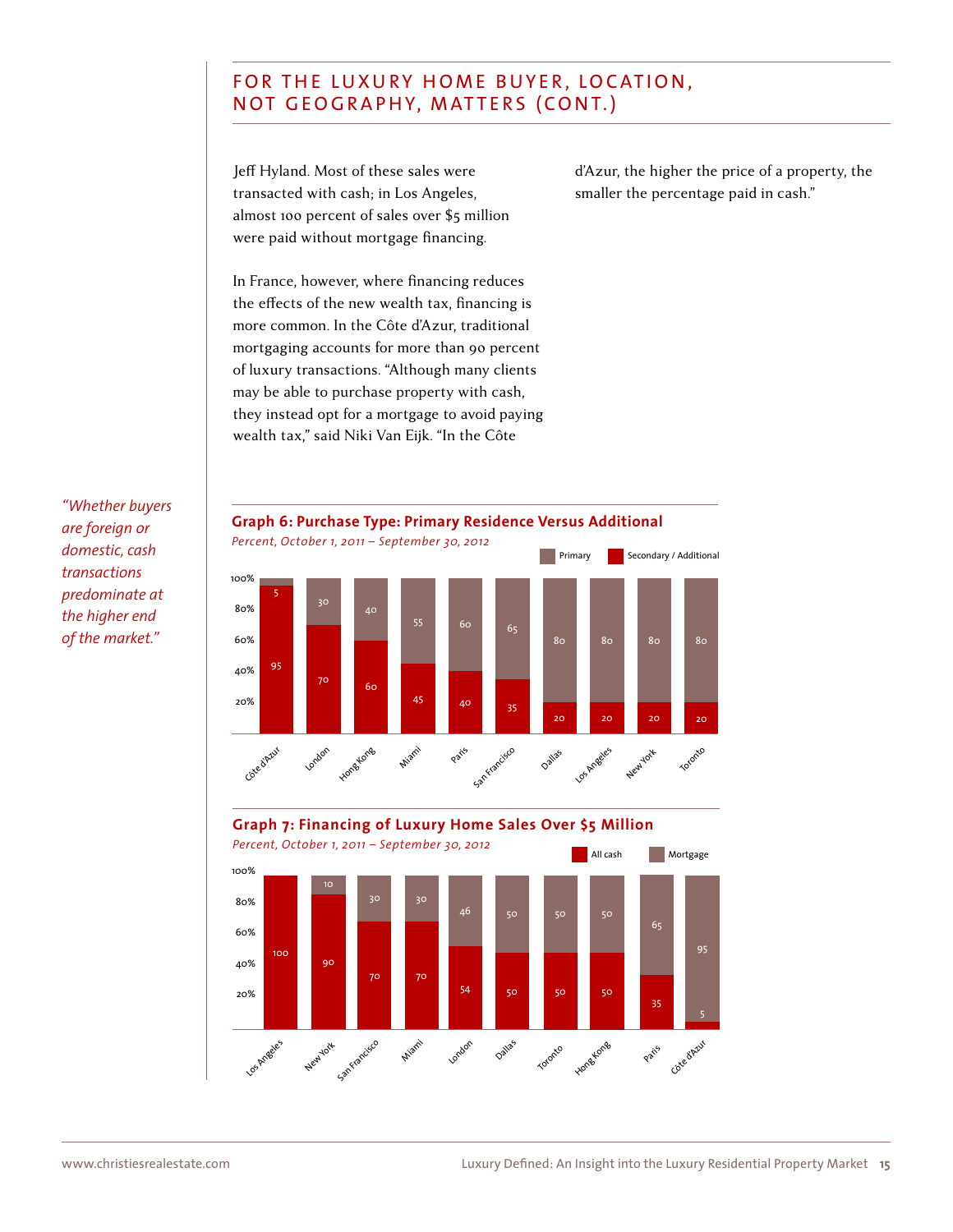# WHAT \$5 MILLION BUYS IN THE 10 CITIES



[SAN FRANCISCO](http://www.christiesrealestate.com/eng/sales/detail/170-l-616-404551/3249-jackson-st-presidio-heights-san-francisco-ca-94118)

**Bedrooms:** 6 **Baths:** 5.5 **Size:** 5,627 sq ft

Classic Queen Anne circa 1895

**\$4.75 million**





**Bedrooms:** 5

**Baths:** 6

[Sleek, contemporary](http://www.christiesrealestate.com/eng/sales/detail/170-l-78202-c2540473/sleek-and-contemporary-home-in-south-hill-toronto-on-m4v2n4)  loft-style home

**\$4.977 million**



NEW YORK

**Bedrooms:** 4 **Baths:** 3.5

[Prewar apartment on](http://www.christiesrealestate.com/eng/sales/detail/170-l-9-3648060/1045-park-avenue-upper-east-side-new-york-ny-10028)  Park Avenue **\$5.175 million**



LONDON

**Bedrooms:** 4 **Baths:** 3 **Size:** 1,742 sq ft

An exceptional [upper maisonette](http://www.christiesrealestate.com/eng/sales/detail/170-l-78252-wec120222/elm-park-gardens-chelsea-london-sw10-chelsea-london-en-sw109pa) 

**\$4.652 million**



PARIS

**Bedrooms:** 3 **Baths:** 3 **Size:** 1,991 sq ft

[In a Haussmannian](http://www.christiesrealestate.com/eng/sales/detail/170-l-14-7506393/apartment-paris-left-bank-notre-dame-saint-germain-des-pres-paris-pa-75007)style building

**\$5.304 million**



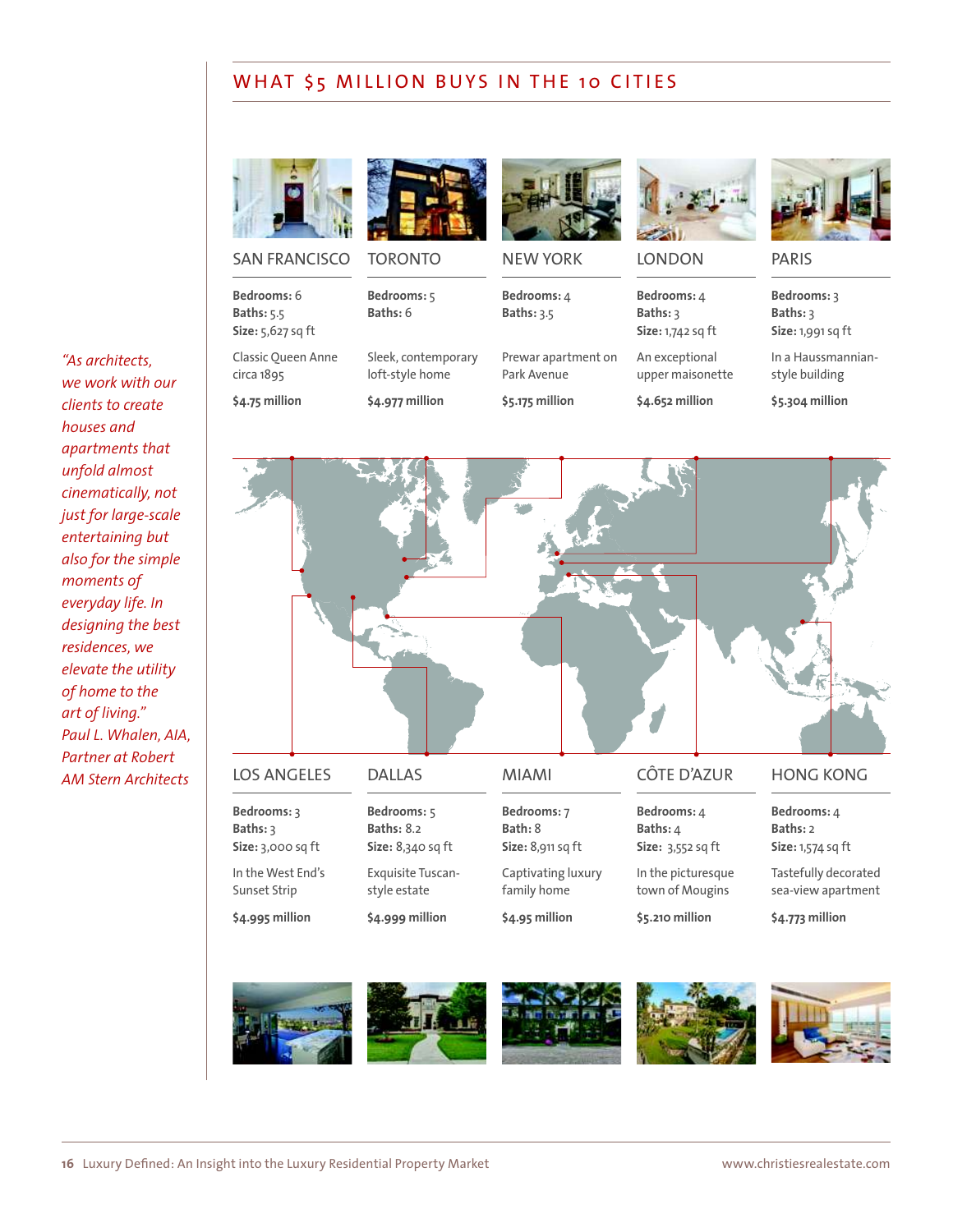## CHRISTIE'S INTERNATIONAL REAL ESTATE INDEX: THE FIRST OF ITS KIND IN THE LUXURY RESIDENTIAL SPHERE

**To summarize the research in this study, the "Christie's International Real Estate Index" has been developed. It is the first truly global indicator for luxury homes**. While other indices not specializing in luxury housing rank cities by price of homes, examine US cities only, or combine commercial and residential real estate factors, these services are not global in scope or are not exclusively reflective of luxury markets and luxury housing within such markets. The Index was developed to give a "luxury" ranking to the 10 cities reviewed in this study, top global cities where Christie's International Real Estate has an affiliate that is a market leader. It uses the residential data supplied by these firms, aggregates these statistics, and gives each city a corresponding Index score out of a possible 100. The score is used to contrast each city against the other markets, and will be used

for evaluation against future years' statistics. The Index is retrospective for 2012 and is not necessarily a predictive tool for the future. However, a number of the metrics used in the calculation, together with the anecdotal experience of the Christie's International Real Estate affiliates, provide strong indicators of early 2013 performance.

This year's Index totaled 566 points. This score measures the performance of the luxury residential real estate market year-on-year. In future years, when this composite index is compared to prior years, it will be a powerful gauge of luxury market trends.

*"The 'Christie's International Real Estate Index' has been developed*  as the first truly *global indicator for luxury homes."*

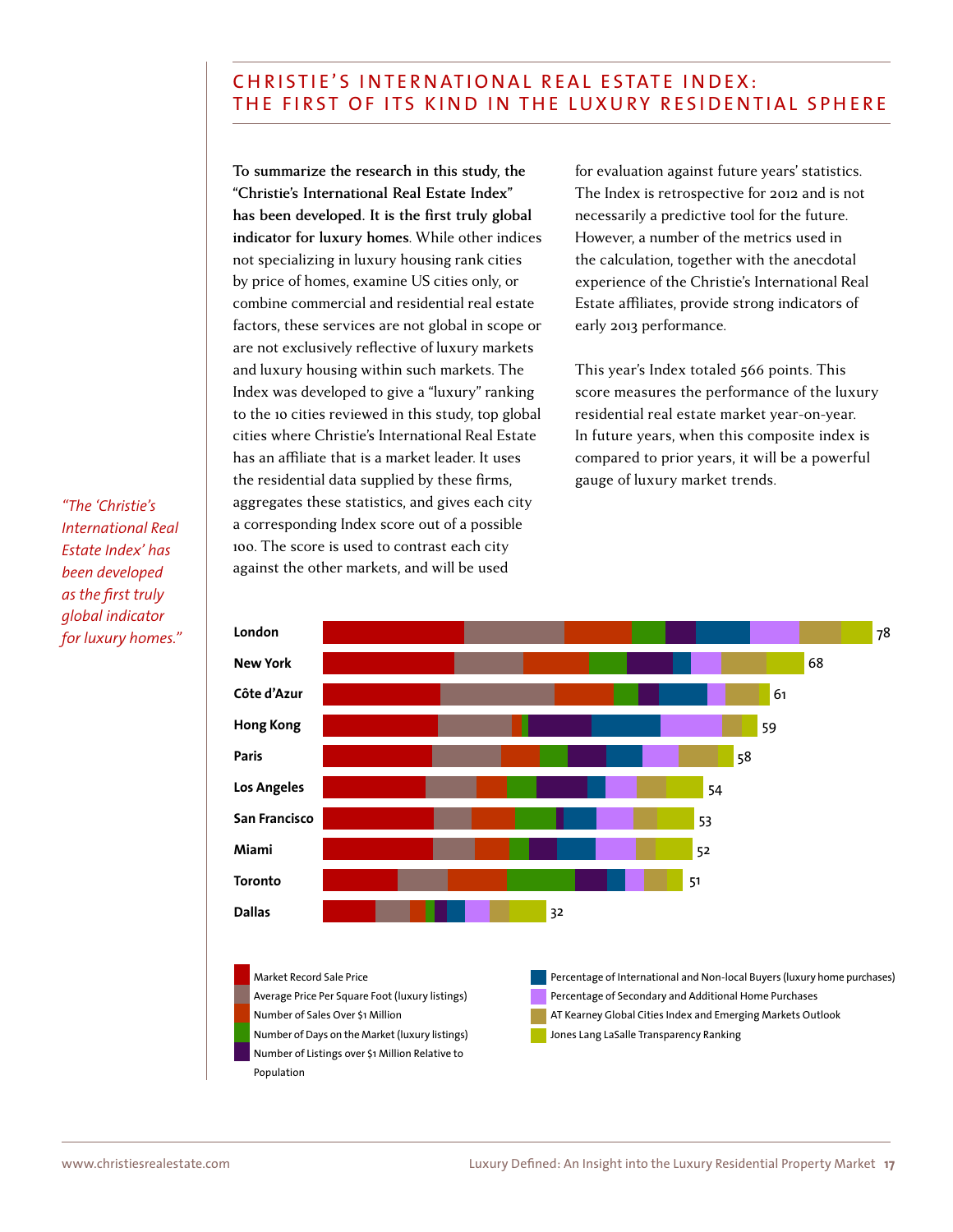# CHRISTIE'S INTERNATIONAL REAL ESTATE INDEX (CONT.)

Key findings from the Index include:

- $\bullet$  London's \$121 million (£75 million) sale and New York's \$88 million sale pushed both cities to the top of the Index with the highest record sale prices.
- Hong Kong had the second-highest average price per square foot for luxury properties of  $$2.958$ .
- Ǜ A popular second-home destination for the European jet-set, the Côte d'Azur recorded the highest percentage of international and non-local buyers (90 percent) and the highest percentage of secondary and additional home buyers (95 percent).
- Ǜ With a strong average price per square foot ǝǶȀƻȇȂǿǞƻ Paris ranked above average in many of the Index categories.
- Almost 100 percent of luxury transactions were purchased with cash in Los Angeles, which recorded robust scores across all Index categories.
- San Francisco's extraordinary record square foot price of  $$9,549 - a$  Pacific Heights hilltop mansion, sold by Pacific Union International for  $$28.5$  million – drove up its average per-square-foot price.
- Ǜ Toronto reported the lowest average number of days on the market for luxury properties (46 days).
- Fueled by strong interest from South American buyers, Miami had a high percentage of both international and secondary and additional home buyers.

• Home to nine Fortune 500 companies and 17 billionaires, Dallas is an outstanding regional power, but unlike the other cities studied, the effects of international HNWI buyers buoying the market are less prominent. This is reflected in the city's moderate rankings across the Index.

#### **METHODOLOGY**

Step 1: Nine factors for which data was collected (as shown in this study) for each city that best define the global luxury market were divided into three categories and weighted:

- Direct residential metrics: Market Record Sale Price, Average Price Per Square Foot, and Number of Sales Over \$1 Million. This group was assigned a weight of 52 percent in the Index.
- Luxury real estate indicators: Number of Days on the Market, Number of Listings Relative to Population, Percentage of Secondary and Additional homes, and Percentage of International and Non-local Buyers. This group assigned a weight of 35 percent in the Index.
- Other metrics influencing luxury real estate: the AT Kearney Global Cities Index and Emerging Markets Outlook and the Jones Lang LaSalle Transparency Ranking. This group was assigned a weight of 13 percent.

Step 2: For each factor, a median or benchmark was assigned with a score of 50. The data set for each city was compared across all factors to the respective benchmark and given a score from 0 to 100 depending on the city's deviation from the benchmark.

Step 3: Each score for each factor was then weighted by the scale assigned in Step 1.

Step 4: The nine scores for each city across all factors were totalled, resulting in the Index score for that city.

*As with all new indices, the benchmarks and methodology of this report will be refined year to year as more comparative data is evaluated.*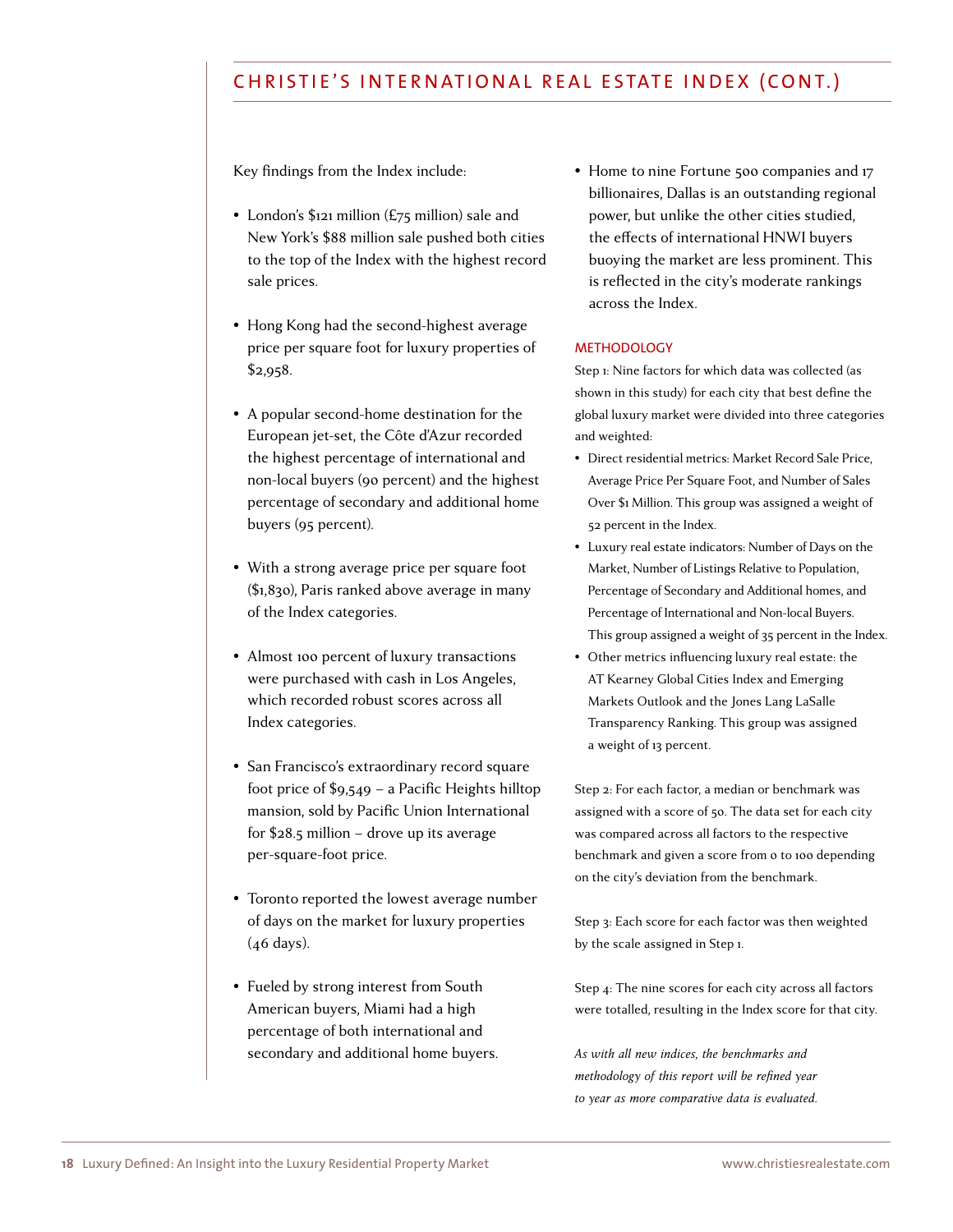## CONCLUSION

**While general real estate trends remain driven by global economic and political trends**, the luxury property market continues to see activity that remains relatively impervious to these trends and more closely follows the luxury goods market. With more HNWIs looking for the finest properties, and with record prices frequently being reached, 2013 starts with a healthy situation at this top tier of the market in the cities studied by Christie's International Real Estate. As Mark McLaughlin observed: "In San Francisco, everything is pointing to a strong year in 2013. Demand is continuing to exceed supply, which could push prices higher, and that will encourage more home owners to put their property on the market. You can be sure that the buyers will be waiting."

In New York, the prognosis for luxury residential real estate for 2013 is robust: "This strong demand from both local and international buyers, combined with a strong local economy, is a hopeful sign for

*everything is pointing to a strong year in 2013 with demand continuing to exceed supply." Mark McLaughlin,*  **Pacific Union** *International*

*"In San Francisco,* 

2013," said Hall F. Willkie. Additionally, the top sales in the cities analyzed – mainly by non-local purchasers – suggest that HNWIs are becoming increasingly global in their outlook. Christie's International Real Estate and its exclusive affiliates project that luxury residential real estate values in the 10 cities profiled will continue to rise as HNWIs increasingly seek non-consumable luxury investments in locations that not only offer security and lifestyle benefits, but also afford them the comfort of knowing that their investments are (moderated perhaps by the impact of government intervention) part of a trend that is unlikely to fall out of fashion.

### PRESS CONTACT

press@christiesrealestate.com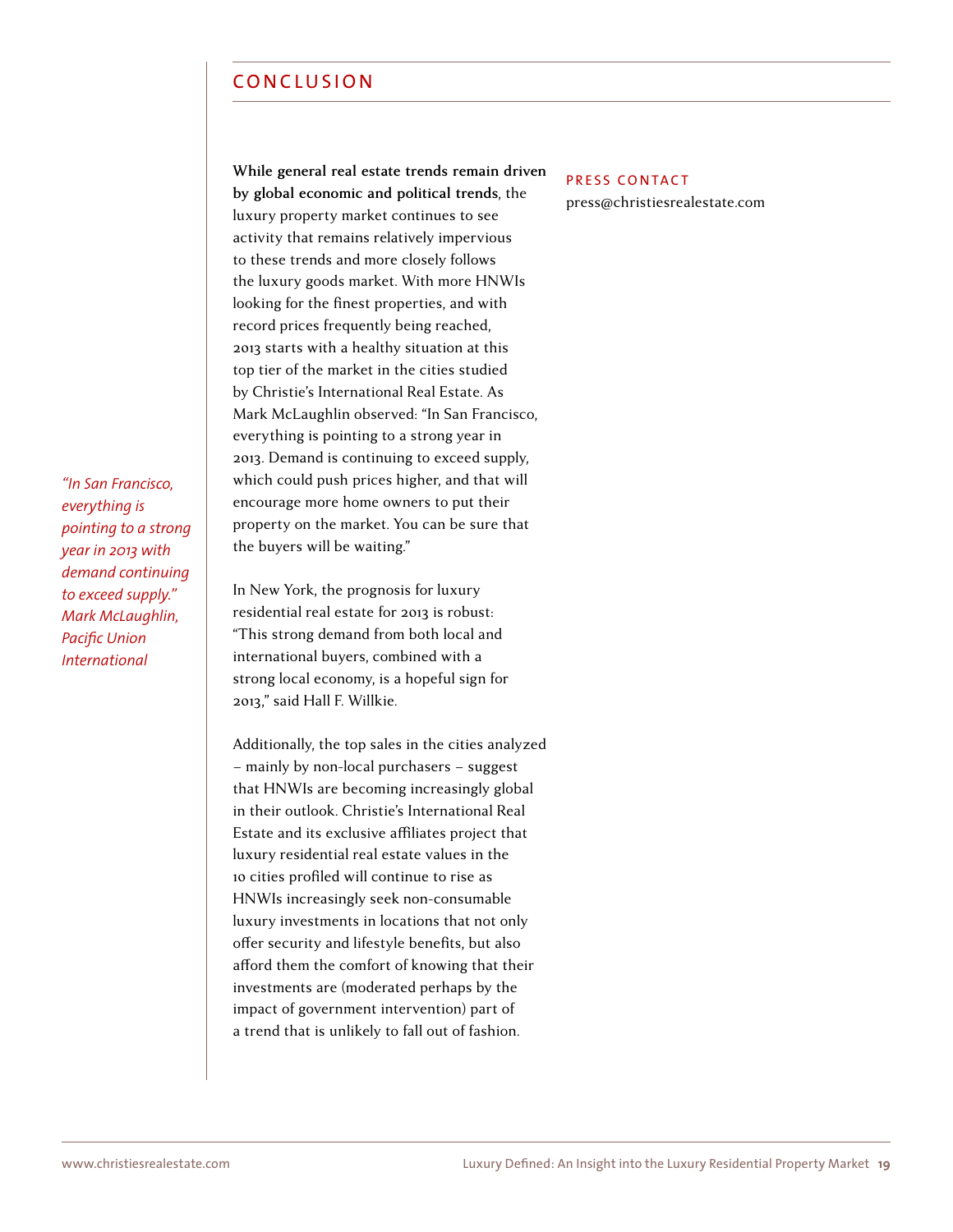## NOTES AND SOURCES

(1) Christie's International Real Estate defines luxury homes as US\$1 million and above for its marketing and sales around the world. However, the definition of true "luxury" in the 10 cities studied is considerably higher, ranging from US\$2.5 million to US\$6 million in 2012, according to afiliates of Christie's International Real Estate operating in the cities surveyed.

**(2)** *Gross Domestic Product*. https://www.cia.gov/library/ publications/the-world-factbook/docs/notesanddefs.html#G **(3)** Forbes (2012). *The World's Billionaires List.* 

http://www.forbes.com/billionaires/list/

**(4)** AT Kearny (2012). *Global Cities Index and Emerging Cities Outlook*  http://www.atkearney.com/documents/10192/dfedfc4c-8a62- 4162-90e5-2a3f14f0da3a

**(5)** UBS CIO Wealth Management Research. (September 2012) *A comparison of purchasing power around the globe*  http://bit.ly/XpvHjk

**(6)** *S&P Case-Shiller Index*. (December 2012)

http://www.housingviews.com

**(7)** Globalization and World Cities Research Network, Loughborough University (2010). *The world according to GaWC.* www.lboro.ac.uk/gawc/world2010t.html

**(8)** Forbes (2012). *Number of Fortune 500 Companies by City* http://money.cnn.com/magazines/fortune/fortune500/index. html

**(9)** *The French Riviera*. http://en.wikipedia.org/wiki/French\_Riviera. **(10)** To ensure consistency in data collected by Christie's International Real Estate and its affiliates, the information collected relates to the period between October 1, 2011 and September 30, 2012.

**(11)** Crowe, C.; Dell'Ariccia, G; Igan, D; and Rabanal, P. (August 2012), International Monetary Fund. *Policies for Macrofinancial Stability*: *Managing Real Estate Booms and Busts.* http://www.imf.org/ external/np/seminars/eng/2012/fincrises/pdf/ch12.pdf **(12)** Forbes via AREPPIM (2012). *World's Billionaires by Year, 1996 - 2012.* http://stats.areppim.com/stats/stats\_rich\_96x12.htm **(13)** "The number of HNWIs edged up to 7.3 million people in 2002". Merrill Lynch/Capgemini Ernst & Young (2003) *World Wealth Report 2003.* http://www.in.capgemini.com/m/in/tl/pdf\_2003\_ World\_Wealth\_Report.pdf

"The world's population of HNWIs was little changed in size at 11.0 million in 2011." Capgemini and RBC Wealth Management (2012). *The 16th Annual World Wealth Report 2012.* http://www.capgemini. com/insights-and- resources/by-publication/world-wealthreport-2012/

**(14)** "32,530 is the number of listings in Atlanta, Georgia." *National Association of Realtors. (*December 21, 2012 ) http://www.realtor.com/data-portal/Real-Estate-Statistics.aspx **(15)** Shiller, R. J. The New York Times. *A New Housing Boom? Don't Count On It.* Robert J Shiller. (January 26, 2013 ) http://www.nytimes.com/2013/01/27/business/housing-markets-

future-still-has-many-clouds.html

**(16)** Bellaiche, J; Kluz, M; Mei-Pochtler, A; and Wiederin, E. The Boston Consulting Group. *Luxe Redux: Raising the Bar for the Selling of Luxuries.* (June 2012) https://www.bcgperspectives.com/ content/articles/consumer\_products\_automotive\_luxe\_redux/ **(16)** Ledbury Research. *High Net Worth*. (July/August 2012 ) https:// www.ledburyresearch.com/research-reports/high-net-worth **(17)** AT Kearny (2012). *Global Cities Index and Emerging Cities Outlook*  http://www.atkearney.com/documents/10192/dfedfc4c-8a62- 4162-90e5-2a3f14f0da3a

#### **Christie's International Real Estate afiliates**

The real estate specialists cited in this report are exclusive afiliates of Christie's International Real Estate. They have compiled the data from their company databases. In some cases, the data in this report refers to certain luxury enclaves within a city where each firm operates, not the entire city itself. The afiliates who participated in this report and their city regions are: **Aspen, Colorado** Joshua & Co. (www.joshuaco.com). **Charleston, South Carolina** William Means Real Estate

(www.williammeans.com).

**Costa Smeralda, Sardinia, Italy** Immobilsarda SRL (www.immobilsarda.com).

**Côte d'Azur, France** Michaël Zingraf Real Estate (www.michaelzingraf.com). Region covered: Cannes, Mougins, Opio, Saint-Paul de Vence, Saint-Jean-Cap-Ferrat, Cap d'Antibes, and Saint-Tropez. **Dallas, Texas** Allie Beth Allman & Associates (www.alliebethallman.com).

Region covered: Park Cities areas and downtown Dallas. **Greenwich, Connecticut** David Ogilvy & Associates (www.davidogilvy.com). **Hong Kong** Landscope Christie's International Real Estate (www.landscope-christies.com). Region Covered: Hong Kong island. **Jupiter Island, Florida** Fenton Lang Bruner & Associates

(www.fentonandlang.com).

**Lake Tahoe, California** Oliver Luxury Real Estate (www.oliverlux.com). **Locust Valley, New York** Piping Rock Associates, Inc (www.pipingrock.com). **London, United Kingdom** Strutt & Parker (www.struttandparker.com). Region covered: Prime Central London: West Chelsea, Notting Hill, Chelsea, Kensington, Fulham, and Knightsbridge. **Los Angeles, California** Hilton & Hyland Real Estate (www.hiltonhyland.com). Region covered: Downtown Los Angeles to Malibu.

**Miami, Florida** Esslinger-Wooten-Maxwell Inc, Realtors (www.ewm.com).

Region covered: Coral Gables and Miami Dade County.

**Nantucket, Massachusetts** Great Point Properties (www.greatpointproperties.com).

**Newport, Rhode Island** Lila Delman Real Estate (www.liladelman.com). **New York, New York** Brown Harris Stevens Residential Sales, LLC (www.brownharrisstevens.com), Region covered: Manhattan. **Paris, France** Daniel Féau Conseil Immobilier (www.feau-immobilier.fr). Region covered: Central Paris.

**St Barts, French West Indies** Sibarth Real Estate (www.sibarth.com). **Salzburg, Austria** Stiller & Hohla (www.stiller-hohla.at).

**San Francisco, California** Pacific Union International (www.pacunion.com). Region covered: San Francisco Bay Area counties: Contra Costa, San Francisco,

Alameda, Marin, Sonoma, and Napa. **Telluride, Colorado** Telluride Real Estate Corp

(www.telluriderealestatecorp.com).

**Toronto, Ontario, Canada** Chestnut Park Real Estate, Limited, Brokerage (www.chestnutpark.com). Region covered: City of Toronto.



© 2013 Christie's International Real Estate Inc.

Publishing agency: August Media Ltd.